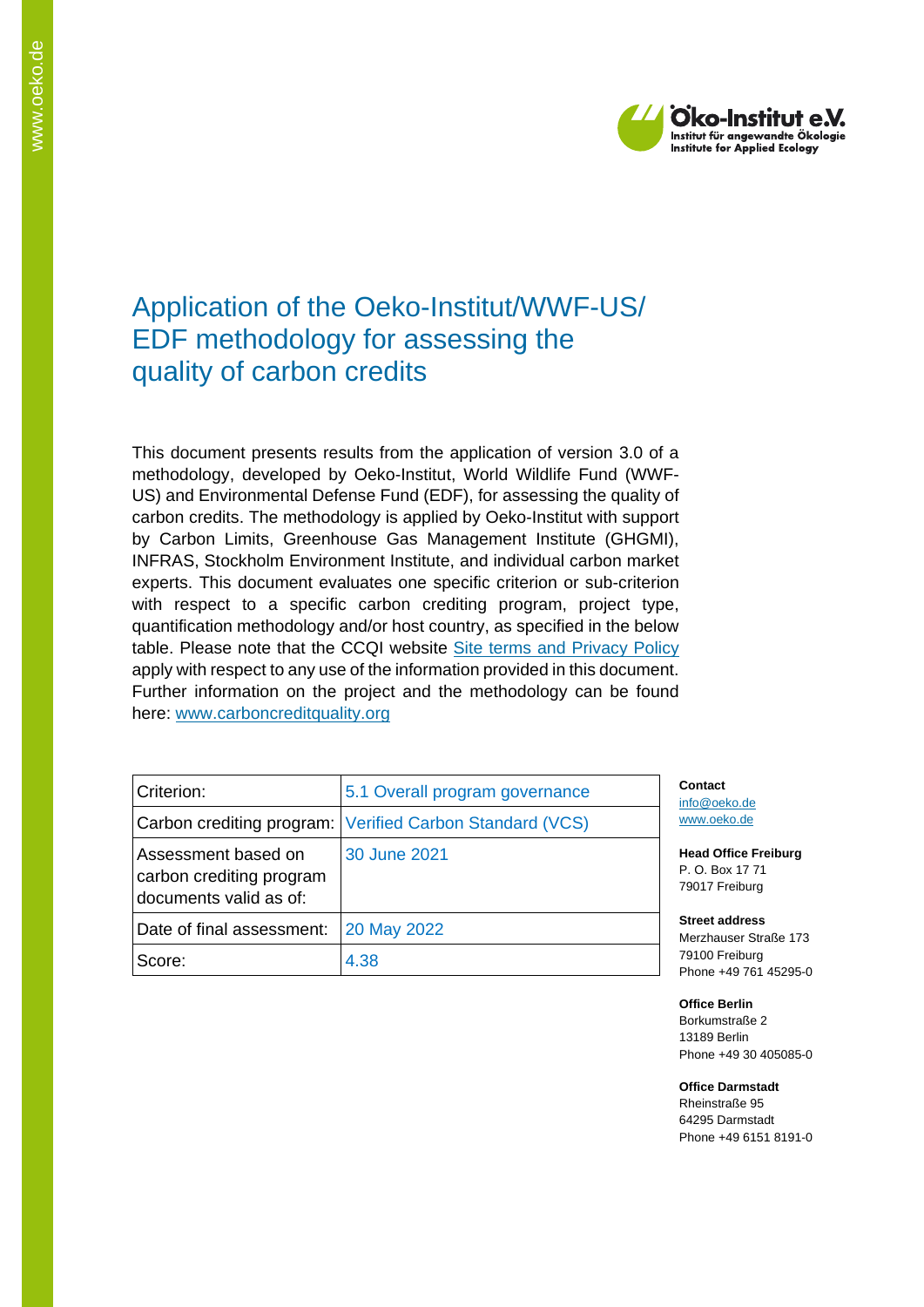# **Assessment**

# **Indicator 5.1.1**

### **Relevant scoring methodology provisions**

"The program has a Secretariat comprised of paid and fully employed staff that is responsible for the administration of the program."

# **Information sources considered**

- 1 VCS Program Guide, v4.0. Document issued on 19 September 2019. Online available at [https://verra.org/wp-content/uploads/2019/09/VCS\\_Program\\_Guide\\_v4.0.pdf.](https://verra.org/wp-content/uploads/2019/09/VCS_Program_Guide_v4.0.pdf)
- 2 Program website [\(https://verra.org/about-verra/who-we-are/\)](https://verra.org/about-verra/who-we-are/), last accessed on 29 June 2021.

### **Relevant carbon crediting program provisions**

Provision 1 Source 1, Section 2.5.6, page 8-9: "The VCS Program is managed by Verra, which is an independent, non-profit organization incorporated under the laws of the District of Columbia in the United States. Verra is responsible for managing, overseeing and developing the program. It maintains an impartial position in the market and does not develop projects, programs or methodologies, nor does it provide validation, verification or consulting services.

> One of Verra's roles is in respect of overseeing and ensuring the integrity of projects, programs and VCUs in the Verra registry system. Verra conducts reviews of project and program registration and VCU issuance requests. Verra is also responsible for overseeing the validation/verification bodies operating under the VCS Program. Where Verra identifies shortcomings in a validation/verification body's performance, it may provide feedback and require the validation/verification body to address nonconformities.

> Verra reserves the right not to register projects and programs, or issue VCUs where it deems that they are not in compliance with the VCS Program rules or may otherwise impact the integrity of the VCS Program or the functioning of the broader carbon market, and to delist projects, programs and VCUs where it deems that they have not been registered or issued in accordance with the VCS Program rules. Verra also reserves the right to take action against validation/verification bodies in accordance with the provisions set out in the agreements signed with Verra. The rights and obligations for validation/verification bodies are set out in such agreements.

> Verra is also responsible for managing the methodology approval process, and it reserves the right to not accept methodology elements into the process, not approve methodology elements, or review and update, put on hold or withdraw approved methodology elements where it deems that they are not in compliance with the VCS Program rules, would sanction politically or ethically contentious project activities, or may otherwise impact the integrity of the VCS Program or the functioning of the broader carbon market.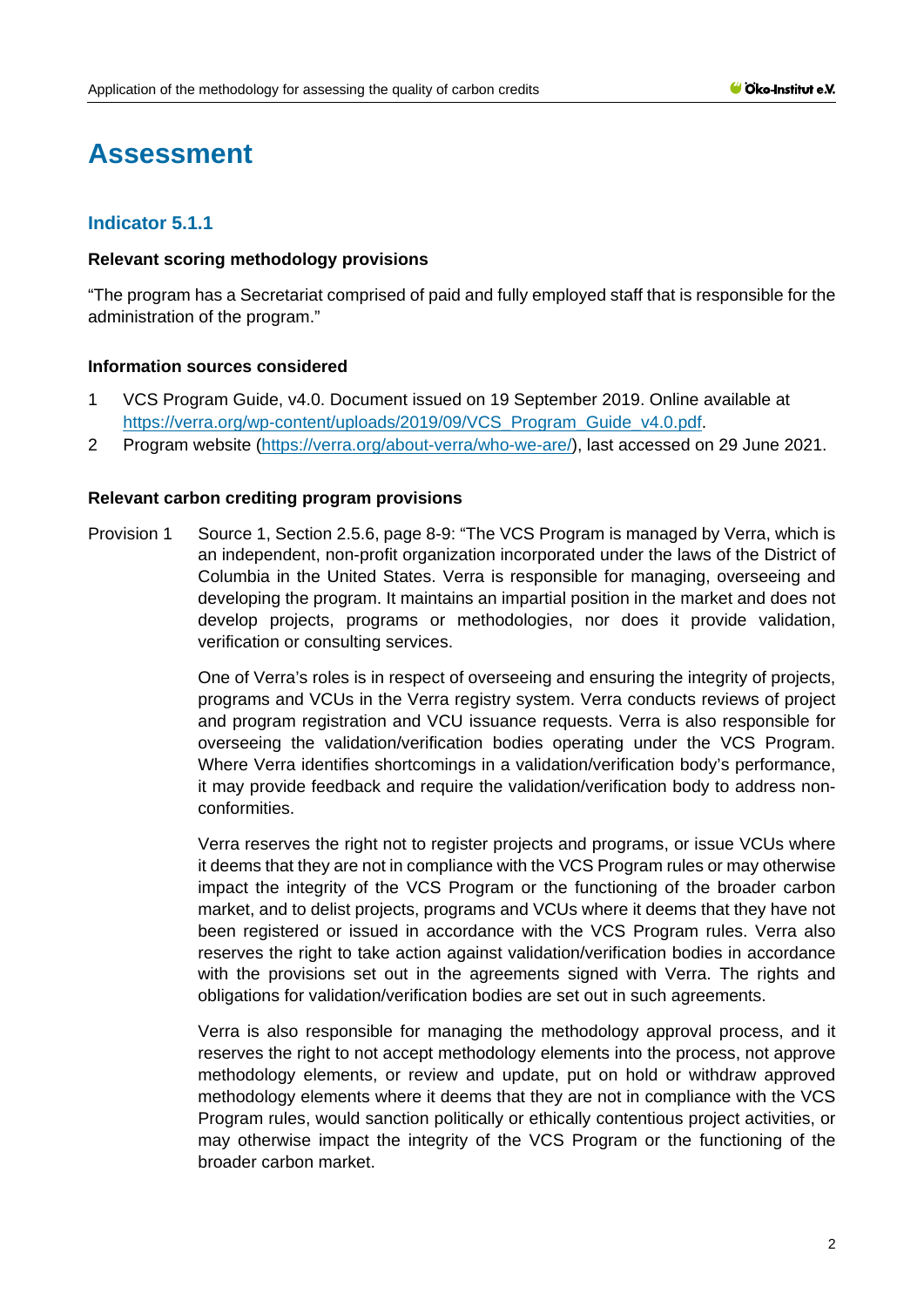Verra may convene steering committees, advisory committees or working groups to support its work in specific areas. These groups draw in expertise from outside the organization to develop and support specific elements of the VCS Program. A full list of steering committees and working groups is available on the Verra website."

- Provision 2 Source 1, Section 2.5.6, page 15: "The methodology approval process is the process by which methodologies, methodology revisions, modules and tools (including additionality tools, performance benchmarks and technology benchmarks), are approved under the VCS Program. Such methodology elements are subject to review by Verra, a global stakeholder consultation hosted on the Verra website and independent assessment by one validation/verification body, before final approval by Verra. The full rules and requirements for methodology elements with respect to the methodology approval process are set out in the VCS Program document Methodology Approval Process."
- Provision 3 Source 2: "We [Verra] now serve as a secretariat for the various standards we develop and programs we manage, as well as an incubator of new ideas that can generate meaningful environmental and social value at scale. The strategic direction of Verra is set by both staff and the Verra Board of Directors."

### **Assessment outcome**

Yes (2 Points).

### **Justification of assessment**

The above documentation clearly specifies that the indicator is fulfilled.

# **Indicator 5.1.2**

### **Relevant scoring methodology provisions**

The program provides contact details for the Secretariat on the program's website.

### **Information sources considered**

1 Program website (https://verra.org/contact-us/), last accessed on 18 November 2021

### **Relevant carbon crediting program provisions**

Provision 1 Source 1: "Technical questions about Verra's programs in

- carbon crediting (VCS),
- communities & biodiversity (CCBS), and
- sustainable development (SD VISta)

### [secretariat@verra.org](mailto:secretariat@verra.org)

Requirements for registering projects and issuing credits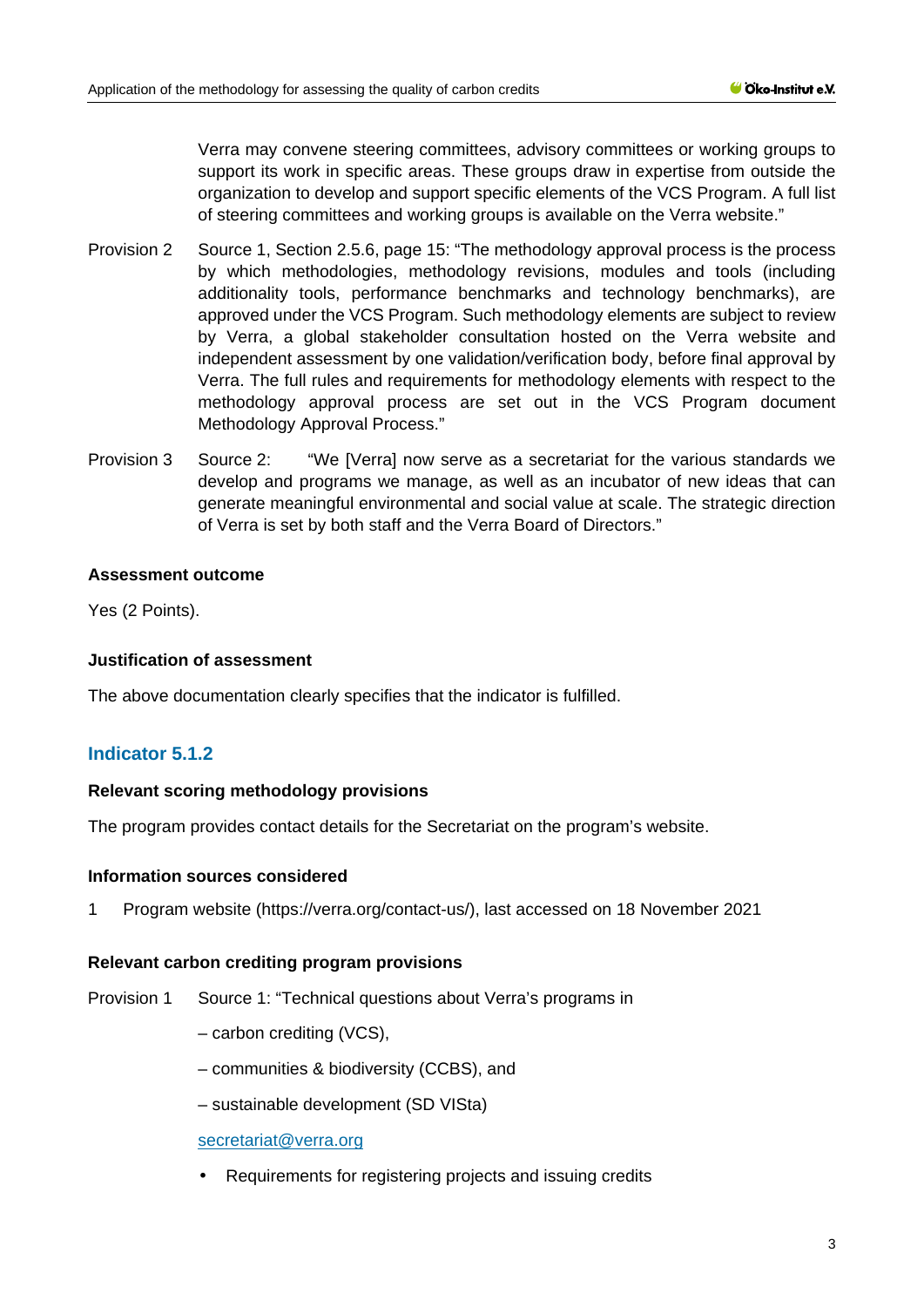- Status of existing projects  $\mathbf{r}$
- Information about methodologies, including concept notes

Registry – operations

[registry@verra.org](mailto:registry@verra.org)

- Information about account opening
- Requests about account status
- Login assistance
- Help with requests to issue, transfer, or retire credits
- Questions about project records and submissions"

### **Assessment outcome**

Yes (1 Point).

### **Justification of assessment**

The above documentation clearly specifies that the indicator is fulfilled.

# **Indicator 5.1.3**

### **Relevant scoring methodology provisions**

The program defines who is responsible for the administration of the program and has established formally defined procedures for the decision making process on key programmatic functions, such as the approval of the normative program documents, the registration of projects, and the issuance, transfer and cancellation of carbon credits.

### **Information sources considered**

- 1 Restated Articles of Incorporation of Domestic Nonprofit Corpo[ration Form DNP-3, Version 2,](https://verra.org/wp-content/uploads/2018/05/Verra-Restated-Articles-of-Incorporation-FILED-CERTIFIED-18-APR-2018.pdf)  issued in January 2012. Online available at: [https://verra.org/wp](https://verra.org/wp-content/uploads/2018/05/Verra-Restated-Articles-of-Incorporation-FILED-CERTIFIED-18-APR-2018.pdf)[content/uploads/2018/05/Verra-Restated-Articles-of-Incorporation-FILED-CERTIFIED-18-](https://verra.org/wp-content/uploads/2018/05/Verra-Restated-Articles-of-Incorporation-FILED-CERTIFIED-18-APR-2018.pdf) [APR-2018.pdf.](https://verra.org/wp-content/uploads/2018/05/Verra-Restated-Articles-of-Incorporation-FILED-CERTIFIED-18-APR-2018.pdf)
- 2 Amended and Restated Bylaws of Verra (Effective as of 2 May 2019). Online available at: [https://verra.org/wp-content/uploads/2019/07/Verra-Amended-and-Restated-Bylaws-2-MAY-](https://verra.org/wp-content/uploads/2019/07/Verra-Amended-and-Restated-Bylaws-2-MAY-2019.pdf)[2019.pdf](https://verra.org/wp-content/uploads/2019/07/Verra-Amended-and-Restated-Bylaws-2-MAY-2019.pdf)
- 3 Program website [\(https://verra.org/project/vcs-program/\)](https://verra.org/project/vcs-program/), last accessed on 29 June 2021.
- 4 VCS Program Guide, v4.0. Document issued on 19 September 2019. Online available at [https://verra.org/wp-content/uploads/2019/09/VCS\\_Program\\_Guide\\_v4.0.pdf.](https://verra.org/wp-content/uploads/2019/09/VCS_Program_Guide_v4.0.pdf)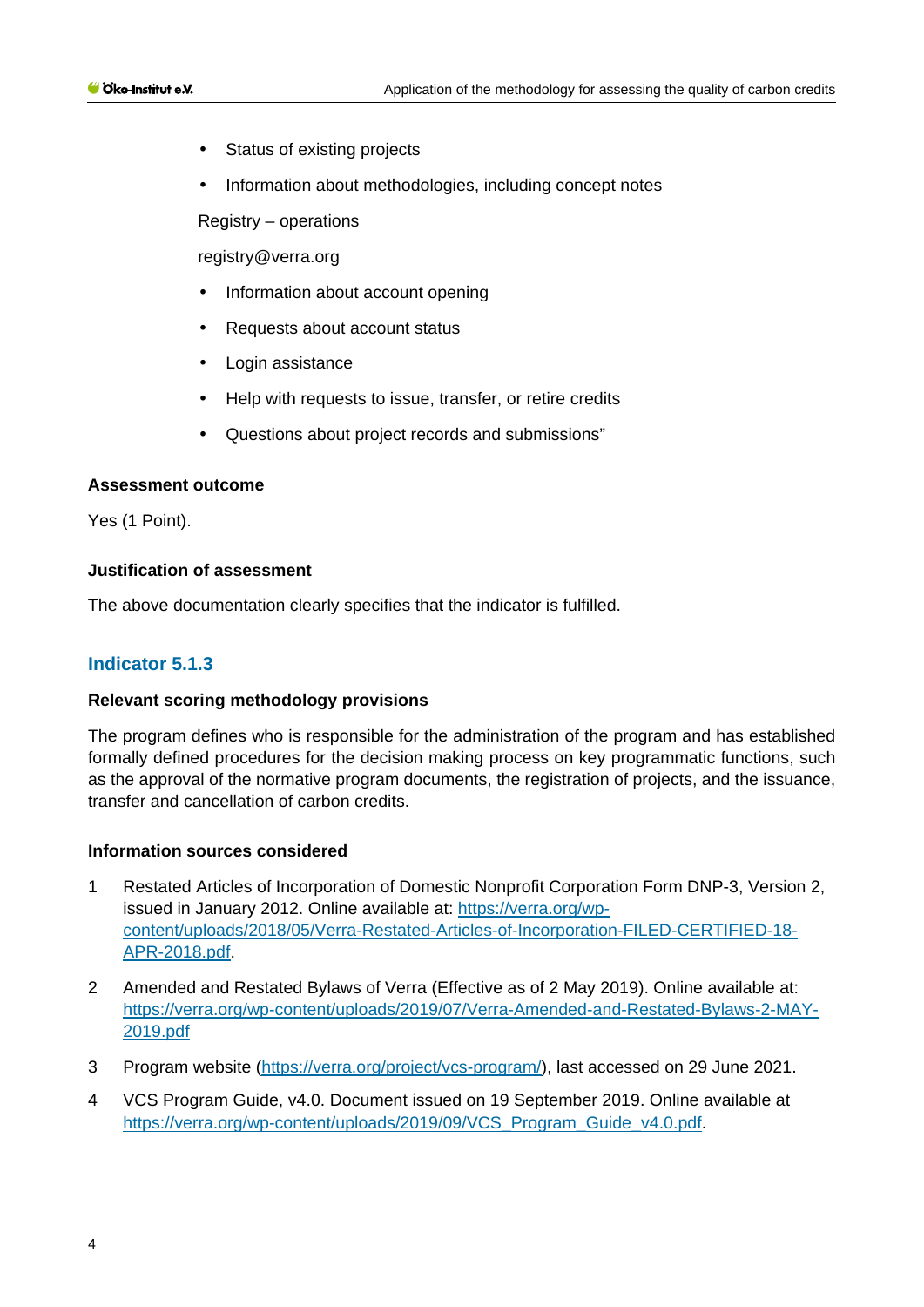### **Relevant carbon crediting program provisions**

- Provision 1 Source 1, article 6, page 2: "The Organization shall not have members. All voting power, including, without limitation, power to vote on amending these Amended and Restated Articles of Incorporation, shall be vested in the Board of Directors."
- Provision 2 Source 2, section 5.01, page 3-4: "The Board of Directors shall oversee and give directions to the Organization. Such board may exercise all powers granted to the Organization and do all lawful acts required by the affairs of the Organization so long as the exercise of such powers and the doing of such acts are consistent with the Organization's prescribed purpose."
- Provision 3 Source 3: "Verra's role is to develop and administer the program. We provide oversight to all operational components of the VCS Program and we are responsible for updating the VCS rules such that they ensure the quality of VCUs. The development of the VCS Program is supported by the VCS Program Advisory Group, a multi-stakeholder body that helps ensure that the VCS Program continues to serve its users in an effective and efficient manner and drives practical and robust solutions to mitigate climate change."
- Provision 4 Source 4, section 2.4, page 8: "Procedural Documents

Registration and Issuance Process. Provides the procedures and rules for registering projects and issuing VCUs. b) JNR Registration and Issuance Process. Provides the procedures and rules for registering jurisdictional baselines and jurisdictional REDD+ programs, as well as projects nested in jurisdictional programs and standalone projects operating under Scenario 1. c) JNR Validation and Verification Process. Provides the process and requirements for the validation and verification of jurisdictional baselines and jurisdictional REDD+ programs. d) Methodology Approval Process. Provides the procedures and rules for approval of VCS Program methodology elements. e) AFOLU Non-Permanence Risk Tool. Provides the procedure for conducting non-permanence risk analysis and buffer determination for AFOLU projects."

Provision 5 Source 4, section 2.5.2-.6, page 7-9: "Methodology element developers are entities that develop methodologies, methodology revisions, modules and tools that are subject to the methodology approval process.

Validation/verification bodies are accredited to:

- 1) Validate projects and verify GHG emission reductions and removals.
- 2) Assess methodology elements under the methodology approval process.

Validation/verification bodies are only eligible to carry out work for the sectoral scopes for validation and verification for which they hold accreditation and must sign the required agreement with Verra before they can perform validation or verification in connection with the VCS Program. The list of validation/verification bodies is available on the Verra website.

The Verra registry is responsible for ensuring that all required project and program documents have been submitted to Verra; issuing and maintaining accounts of VCUs for account holders; ensuring the seamless flow of VCUs throughout the entire Verra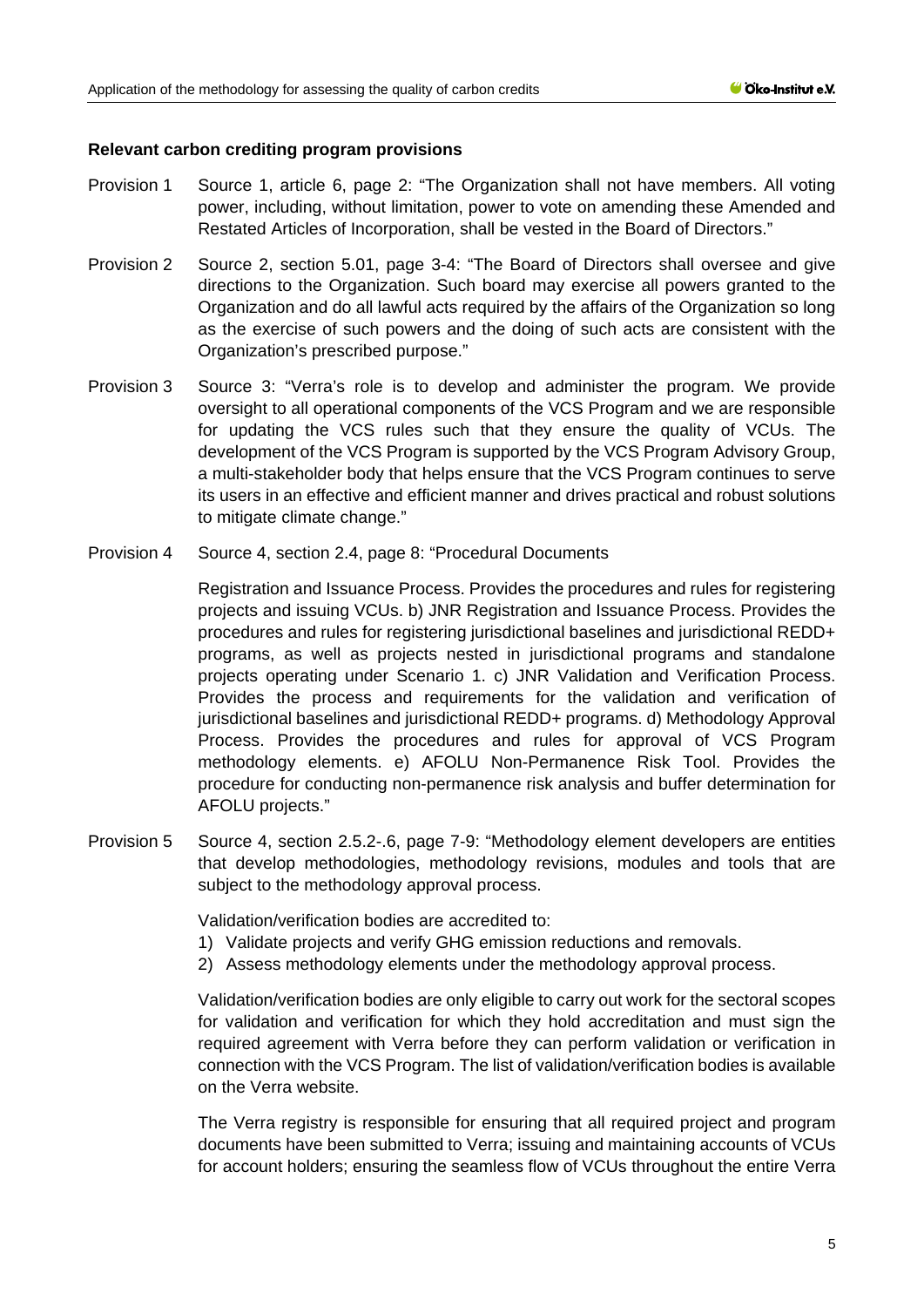registry system; tracking and reporting the deposit/withdrawal of buffer credits to/from the centrally managed AFOLU pooled buffer account and jurisdictional pooled buffer account; and maintaining custody and records of VCU legal ownership.

Buyers, sellers and brokers are companies, organizations or individuals who transact VCUs or facilitate the transaction of VCUs.

The VCS Program is managed by Verra, which is an independent, non-profit organization incorporated under the laws of the District of Columbia in the United States. Verra is responsible for managing, overseeing and developing the program. It maintains an impartial position in the market and does not develop projects, programs or methodologies, nor does it provide validation, verification or consulting services.

One of Verra's roles is in respect of overseeing and ensuring the integrity of projects, programs and VCUs in the Verra registry system. Verra conducts reviews of project and program registration and VCU issuance requests. Verra is also responsible for overseeing the validation/verification bodies operating under the VCS Program. Where Verra identifies shortcomings in a validation/verification body's performance, it may provide feedback and require the validation/verification body to address nonconformities.

Verra reserves the right not to register projects and programs, or issue VCUs where it deems that they are not in compliance with the VCS Program rules or may otherwise impact the integrity of the VCS Program or the functioning of the broader carbon market, and to delist projects, programs and VCUs where it deems that they have not been registered or issued in accordance with the VCS Program rules. Verra also reserves the right to take action against validation/verification bodies in accordance with the provisions set out in the agreements signed with Verra. The rights and obligations for validation/verification bodies are set out in such agreements.

Verra is also responsible for managing the methodology approval process, and it reserves the right to not accept methodology elements into the process, not approve methodology elements, or review and update, put on hold or withdraw approved methodology elements where it deems that they are not in compliance with the VCS Program rules, would sanction politically or ethically contentious project activities, or may otherwise impact the integrity of the VCS Program or the functioning of the broader carbon market.

Verra may convene steering committees, advisory committees or working groups to support its work in specific areas. These groups draw in expertise from outside the organization to develop and support specific elements of the VCS Program. A full list of steering committees and working groups is available on the Verra website."

### **Assessment outcome**

Yes (1 Point).

### **Justification of assessment**

The Restated Articles of Incorporation of Domestic Nonprofit Corporation and the Amended and Restated Bylaws of Verra specify the role and responsibilities of the Board of Directors (Provisions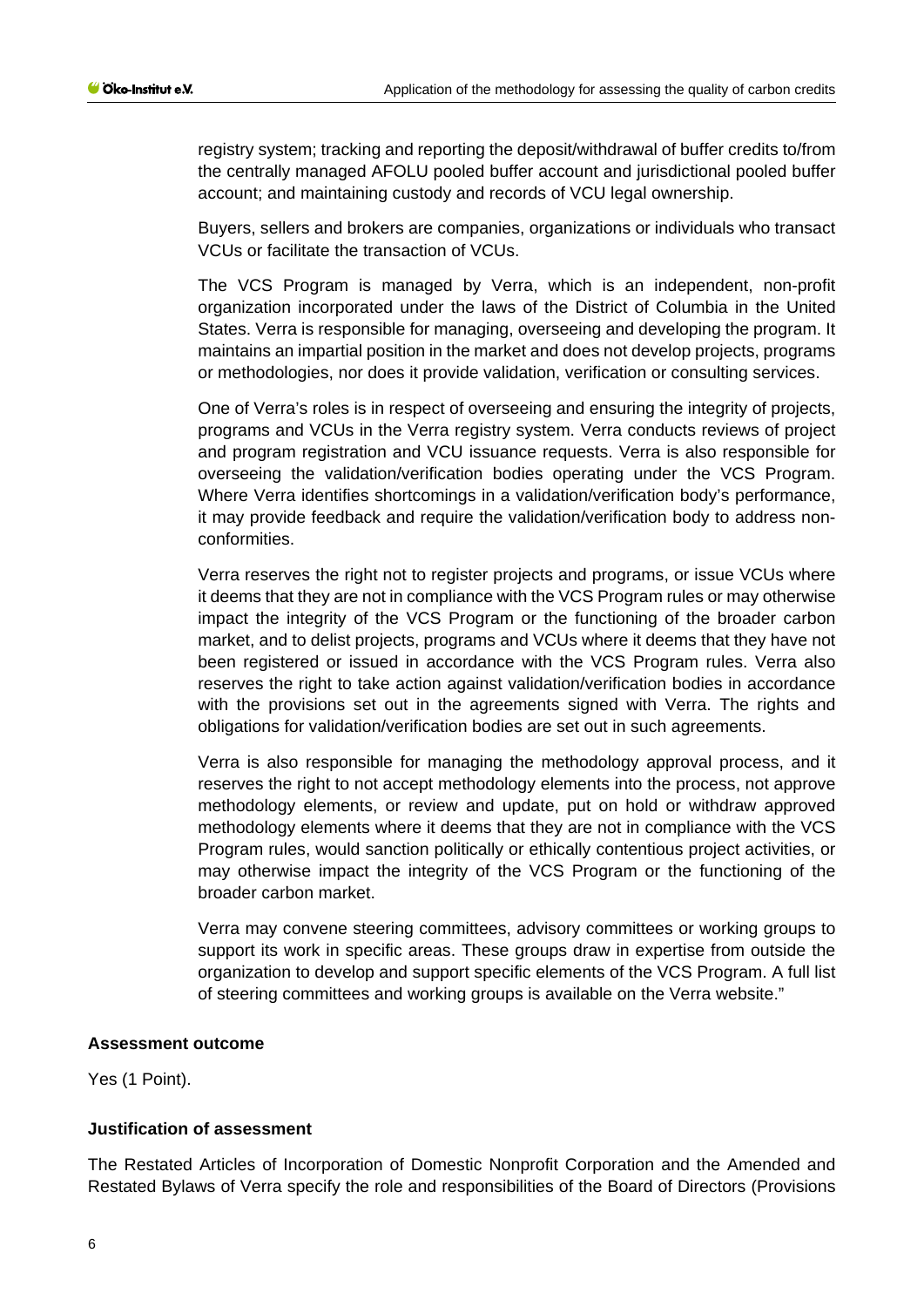1 and 2). The program website contains further information on Verra´s role to administer and develop the program and to update the VCS rules (Provision 3). More detailed information on the roles and responsibilities of project and jurisdictional proponents, methodology element developers, validation/verification bodies, the Verra Registry, VCU buyers, sellers, and brokers, and Verra is provided in section 2.5 of the VCS Program Guide (Provision 4 and 5).

# **Indicator 5.1.4**

### **Relevant scoring methodology provisions**

The program is overseen by a Board of Directors or Trustees.

### **Information sources considered**

- 1 Restated Articles of Incorporation of Domestic Nonprofit Corpo[ration Form DNP-3, Version 2,](https://verra.org/wp-content/uploads/2018/05/Verra-Restated-Articles-of-Incorporation-FILED-CERTIFIED-18-APR-2018.pdf)  issued in January 2012. Online available at: [https://verra.org/wp](https://verra.org/wp-content/uploads/2018/05/Verra-Restated-Articles-of-Incorporation-FILED-CERTIFIED-18-APR-2018.pdf)[content/uploads/2018/05/Verra-Restated-Articles-of-Incorporation-FILED-CERTIFIED-18-](https://verra.org/wp-content/uploads/2018/05/Verra-Restated-Articles-of-Incorporation-FILED-CERTIFIED-18-APR-2018.pdf) [APR-2018.pdf.](https://verra.org/wp-content/uploads/2018/05/Verra-Restated-Articles-of-Incorporation-FILED-CERTIFIED-18-APR-2018.pdf)
- 2 Amended and Restated Bylaws of Verra (Effective as of 2 May 2019). Online available at: [https://verra.org/wp-content/uploads/2019/07/Verra-Amended-and-Restated-Bylaws-2-MAY-](https://verra.org/wp-content/uploads/2019/07/Verra-Amended-and-Restated-Bylaws-2-MAY-2019.pdf)[2019.pdf.](https://verra.org/wp-content/uploads/2019/07/Verra-Amended-and-Restated-Bylaws-2-MAY-2019.pdf)

### **Relevant carbon crediting program provisions**

- Provision 1 Source 1, article 6, page 2: "Sixth: The Organization shall not have members. All voting power […] shall be vested in the Board of Directors."
- Provision 2 Source 1, article 8, page 3: "Eighth: The internal affairs of the Organization shall be managed by a board of directors (the "Board of Directors"), the members of which shall be elected or appointed in the manner provided in the Bylaws of the Organization."
- Provision 3 Source 2, section 5.01, page 3-4: "The Board of Directors shall oversee and give directions to the Organization. Such board may exercise all powers granted to the Organization and do all lawful acts required by the affairs of the Organization so long as the exercise of such powers and the doing of such acts are consistent with the Organization's prescribed purpose."

### **Assessment outcome**

Yes (1 Point).

# **Justification of assessment**

The above documentation clearly specifies that the indicator is fulfilled.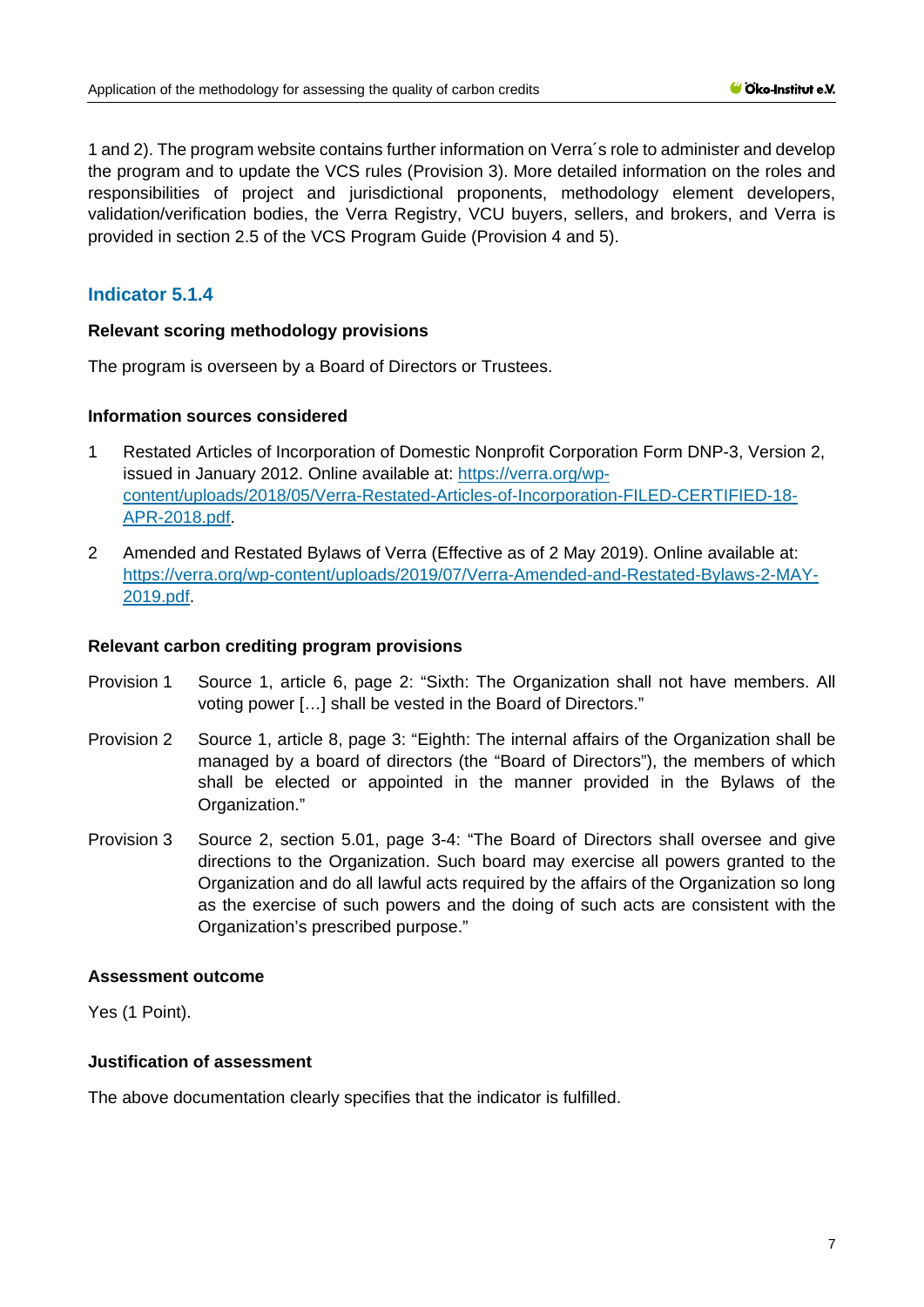# **Indicator 5.1.5**

### **Relevant scoring methodology provisions**

All non-staff individuals serving in a professional capacity to support the administration of the program (e.g., members of the Board, advisory groups or expert committees) are subject to conflict of interest provisions to address any financial or other conflicts that may arise in their role supporting the administration of the program (e.g., in providing expert opinions or reviewing quantification methodologies).

# **Information sources considered**

- 1 Program website [\(https://verra.org/about-verra/governance/\)](https://verra.org/about-verra/governance/), last accessed on 29 June 2021.
- 2 Verra Conflict of Interest Policy Directors & Officers. Online available at: [https://verra.org/wp](https://verra.org/wp-content/uploads/2018/05/VERRA-Conflict-of-Interest-Policy-Disclosure-Statement-Directors-Officers-MAY-2018.pdf)[content/uploads/2018/05/VERRA-Conflict-of-Interest-Policy-Disclosure-Statement-Directors-](https://verra.org/wp-content/uploads/2018/05/VERRA-Conflict-of-Interest-Policy-Disclosure-Statement-Directors-Officers-MAY-2018.pdf)[Officers-MAY-2018.pdf.](https://verra.org/wp-content/uploads/2018/05/VERRA-Conflict-of-Interest-Policy-Disclosure-Statement-Directors-Officers-MAY-2018.pdf) Last accessed 12 December, 2021.
- 3 VCS Program Advisory Group ToR FINAL posted. [https://verra.org/wp](https://verra.org/wp-content/uploads/2018/11/VCS-Program-Advisory-Group-ToR-FINAL-posted.pdf)[content/uploads/2018/11/VCS-Program-Advisory-Group-ToR-FINAL-posted.pdf](https://verra.org/wp-content/uploads/2018/11/VCS-Program-Advisory-Group-ToR-FINAL-posted.pdf) last accessed on 10 December, 2021.

### **Relevant carbon crediting program provisions**

- Provision 1 Source 1: "Conflicts of Interest. Verra requires all board members and employees to abide by strict conflict of interest policies and to declare on an annual basis that they have not engaged in any conduct that violates Verra's Conflict of Interest Policy. In addition, board members are required to report any potential conflicts of interest at each meeting of the board and to recuse themselves where any conflicts exist. Finally, employees are required to annually disclose any gifts (regardless of value) they have received over the prior year from anyone who is doing business, has done business, or is seeking to do business with Verra."
- Provision 2 Source 2, article 2, paragraph 1, page 1: "Interested Person. Any director, principal officer, or member of a committee with governing board delegated powers, who has a direct or indirect financial interest, as defined below, is an interested person."
- Provision 3 Source 2, article 3, paragraph 1, page 1-2: "Duty to Disclose. In connection with any actual or possible conflict of interest, an interested person must disclose the existence of the financial interest and be given the opportunity to disclose all material facts to the directors and members of committees with governing board delegated powers considering the proposed transaction or arrangement."
- Provision 4 Source 3, page 3: "Members of the AG [Advisory Group] will adhere to a confidentiality and conflict of interest policy."

### **Assessment outcome**

No (0 Points).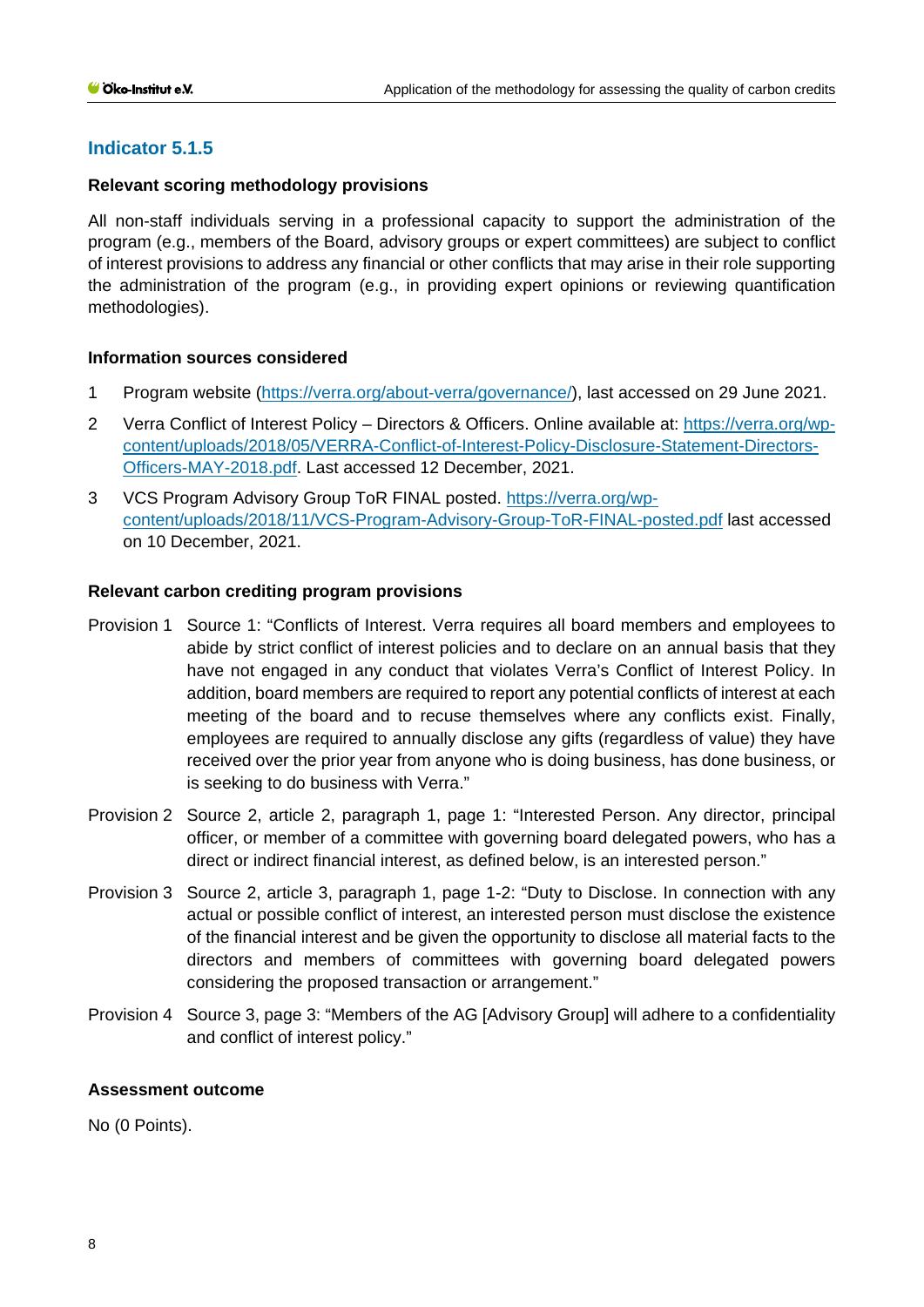### **Justification of assessment**

Board members are subject to conflict of interest provisions. There are, however, no corresponding provisions for technical committees, the VCS Program Advisory Group, or those providing expert input/review. The indicator is therefore not met.

# **Indicator 5.1.6**

### **Relevant scoring methodology provisions**

The program has established a code of conduct (or similar document) that identifies the provisions by which program staff and registry administrators must conduct themselves, including conflict of interest provisions to address any conflicts that may arise in the administration of the program (e.g., in registering projects or issuing carbon credits).

### **Information sources considered**

- 1 Program website [\(https://verra.org/about-verra/governance/\)](https://verra.org/about-verra/governance/), last accessed on 29 June 2021.
- 2 Verra Employee Conflict of Interest Policy. Online available at: [https://verra.org/wp](https://verra.org/wp-content/uploads/2018/05/Verra-COI-Policy-and-Annual-Discolsure-Form-employees-16-MAY-2018.pdf)[content/uploads/2018/05/Verra-COI-Policy-and-Annual-Discolsure-Form-employees-16-MAY-](https://verra.org/wp-content/uploads/2018/05/Verra-COI-Policy-and-Annual-Discolsure-Form-employees-16-MAY-2018.pdf)[2018.pdf.](https://verra.org/wp-content/uploads/2018/05/Verra-COI-Policy-and-Annual-Discolsure-Form-employees-16-MAY-2018.pdf)

### **Relevant carbon crediting program provisions**

- Provision 1 Source 1: "Conflicts of Interest. Verra requires all [board members](https://verra.org/wp-content/uploads/2018/05/VERRA-Conflict-of-Interest-Policy-Disclosure-Statement-Directors-Officers-MAY-2018.pdf) and [employees](https://verra.org/wp-content/uploads/2018/05/Verra-COI-Policy-and-Annual-Discolsure-Form-employees-16-MAY-2018.pdf) to abide by strict conflict of interest policies and to declare on an annual basis that they have not engaged in any conduct that violates [Verra's Conflict of Interest Policy.](https://verra.org/wp-content/uploads/2018/05/VERRA-Conflict-of-Interest-Policy-Disclosure-Statement-Directors-Officers-MAY-2018.pdf) In addition, board members are required to report any potential conflicts of interest at each meeting of the board and to recuse themselves where any conflicts exist. Finally, employees are required to annually disclose any gifts (regardless of value) they have received over the prior year from anyone who is doing business, has done business, or is seeking to do business with Verra."
- Provision 2 Source 2, section 6, page 4: "Annual Disclosure Statement.

On an annual basis, employees are required to complete and submit the Annual Disclosure Statement (attached). In this form, employees will be required to certify that they have not engaged in any conduct that violates Verra's Conflict of Interest Policy. In addition, employees will be required to disclose any gifts (regardless of value) they have received over the past year from anyone who is doing business, has done business, or is seeking to do business with Verra."

### **Assessment outcome**

Yes (1 Point).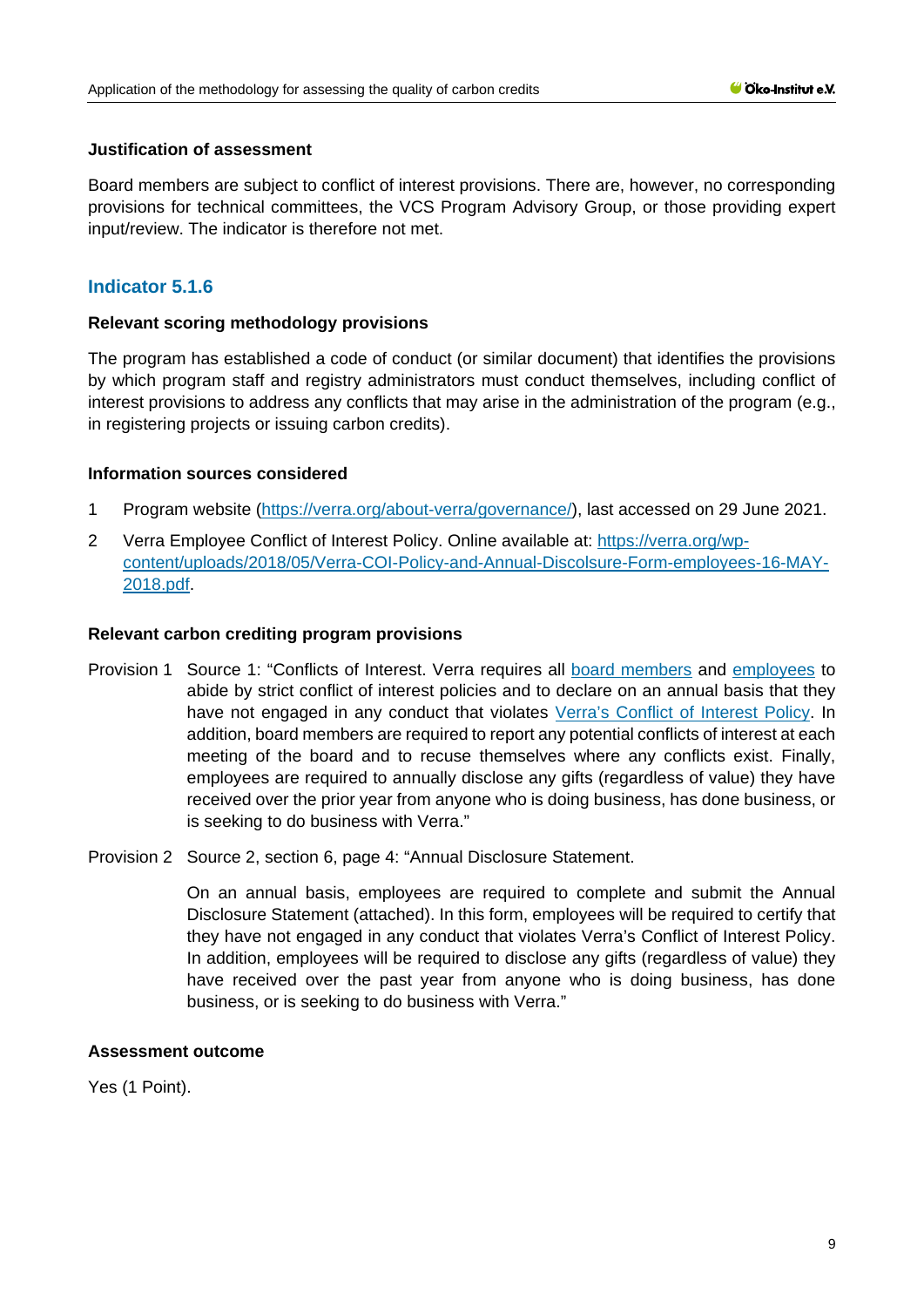### **Justification of assessment**

Program staff are subject to the Verra Conflict of Interest Policy. Although not specifically mentioned, registry administrators are members of the Verra Program staff and therefore included in this requirement. On an annual basis, employees must complete and submit the annual disclosure statement to prove that they have not violated Verra's conflict of interest policy. Therefore, this indicator is fulfilled.

# **Indicator 5.1.7**

# **Relevant scoring methodology provisions**

"The program's normative program documents are developed and updated in accordance with formally defined procedures."

# **Information sources considered**

- 1 VCS Program Guide v4.0, 19 September 2019. Online available at: [https://verra.org/wp](https://verra.org/wp-content/uploads/2019/09/VCS_Program_Guide_v4.0.pdf)[content/uploads/2019/09/VCS\\_Program\\_Guide\\_v4.0.pdf](https://verra.org/wp-content/uploads/2019/09/VCS_Program_Guide_v4.0.pdf)
- 2 Methodology Approval Process, v4.0, 19 September 2019. Online available at: [https://verra.org/wp-content/uploads/2019/09/Methodology\\_Approval\\_Process\\_v4.0.pdf](https://verra.org/wp-content/uploads/2019/09/Methodology_Approval_Process_v4.0.pdf)
- 3 Verra website Governance & Development. Online available at: [https://verra.org/project/vcs](https://verra.org/project/vcs-program/governance-development/)[program/governance-development/](https://verra.org/project/vcs-program/governance-development/) Last accessed 10 December, 2021.

# **Relevant carbon crediting program provisions**

- Provision 1 Source 1, section 1.1, page 2: "New versions of the VCS Program will be issued on a periodic basis when major edition updates are required. Development of new versions of the program will include public stakeholder consultation and will be announced on the Verra website and to VCS Program stakeholders."
- Provision 2 Source 2, section 1, page 1: "The methodology approval process is the process by which new methodologies, methodology revisions, modules and tools (referred to in this document as "methodologies") are approved under the VCS Program. The process consists of two main steps. First, the methodology developer submits a methodology concept note for evaluation and acceptance by Verra. Second, following Verra acceptance of the methodological concept ("concept"), the methodology developer drafts the full methodology and submits it for assessment and approval. Such methodologies are subject to an in-depth review by Verra, a public stakeholder consultation hosted on the Verra website and an independent assessment by one validation/verification body, before final approval by Verra. The methodology approval process is outlined at a high level in the VCS Program Guide and the purpose of this document is to provide detailed requirements and practical guidance on the process. The document lays out the steps involved in the methodology approval process and then provides further requirements and guidance for specific elements that are subject to the process. […]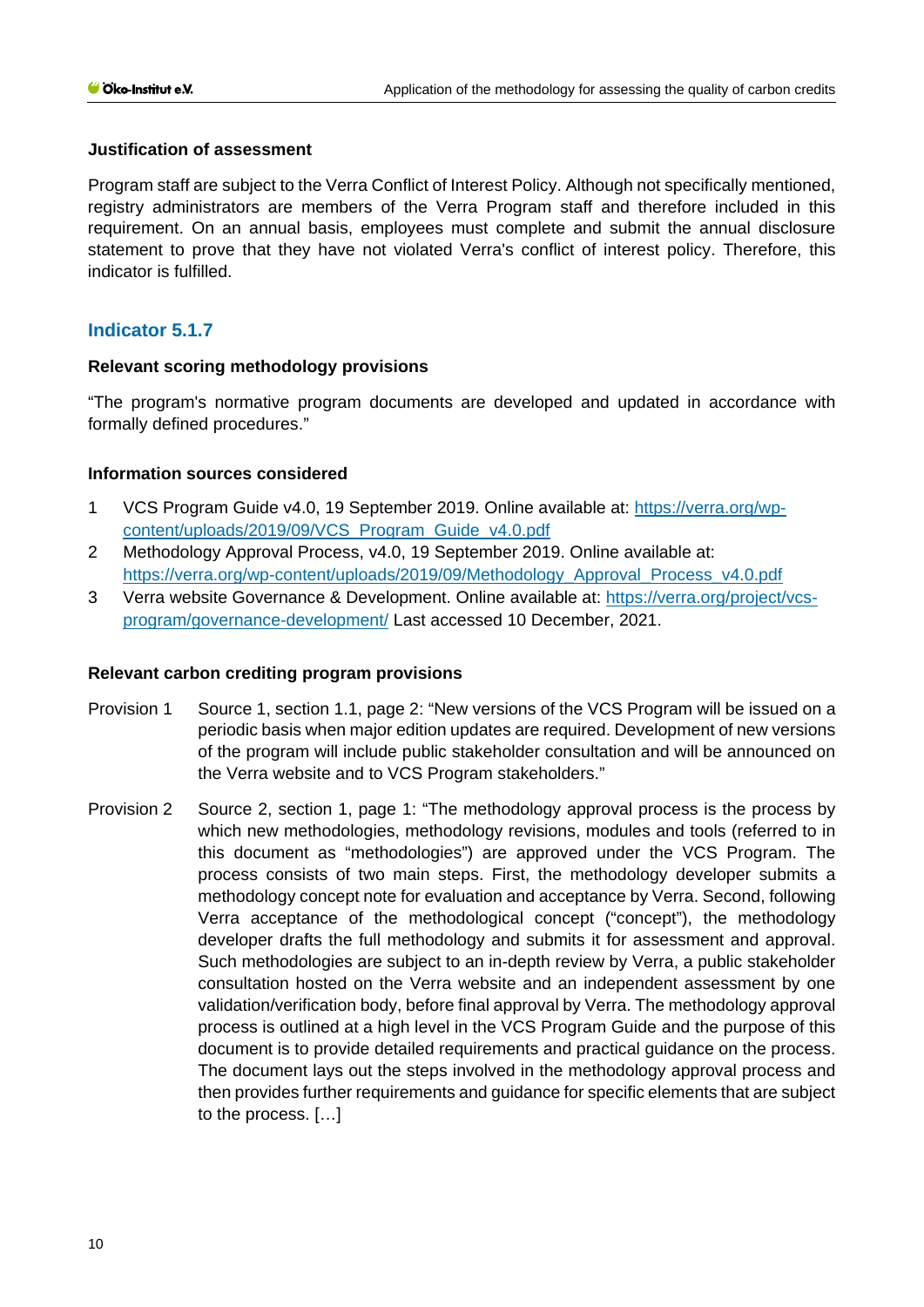The methodology approval process is the process by which new methodologies, methodology revisions, modules and tools (referred to in this document as "methodologies") are approved under the VCS Program."

Provision 3 Source 2, section 9.3.2-.3, page 23: "Where the review determines that the methodology requires limited modifications, edits or clarifications, Verra coordinates with the developer to update the methodology documentation, in accordance with procedure set out in Section 7.1.4. Verra may require the validation/verification body that initially assessed the methodology to review and approve the updates via email. Likewise, Verra may seek input from appropriately qualified external experts.

> Where the review determines that the methodology requires substantive revision, the methodology is put on hold. Where the developer or another entity would like to have the methodology reissued, the methodology shall be revised and approved via the methodology approval process set out in Section 4 (though the methodology shall be exempt from the submission of a methodology concept note and corresponding application fee, processing fee and the public stakeholder consultation). Verra may seek input from appropriate qualified external experts prior to approving the new version of the methodology."

Provision 4 Source 3: "Verra is committed to making certain that the VCS Program reflects the latest scientific research and is continually improved with respect to the consistency and accuracy of GHG emissions accounting. We follow ISEAL's Codes of Good Practice in the ongoing development of the VCS Program.

Previous versions of the VCS Program can be found [here.](https://verra.org/project/vcs-program/rules-and-requirements/previous-versions/)

The current version, VCS Version 4, was developed through a consultative process comprising two 60-day public consultations and engagement with many individual stakeholders, including project developers, methodology developers, validation/verification bodies, trade associations, NGOs, and other market participants.

VCS Version 4 incorporates several changes to existing VCS Program rules and requirements. The [VCS Version 4 Rules Map](https://verra.org/wp-content/uploads/2019/09/VCS-Version-4-Rules-Map.xlsx) outlines where specific requirements from the VCS Version 3 program documents can be found in the VCS Version 4 program documents, and whether substantive changes to existing requirements were made or new requirements added.

All VCS Version 4 documents are effective on the issue date, unless otherwise stated in the [VCS Version 4 Summary of Effective Dates.](https://verra.org/wp-content/uploads/2020/03/VCS-V4-Summary-of-Effective-Dates_Updated.pdf)

Issues Currently Under Development

Verra is considering several updates to the VCS Program documents intended to strengthen or expand the scope of the program and to ensure that projects deliver real, permanent, and additional emission reductions and removals. The updates include:

November 2021 Updates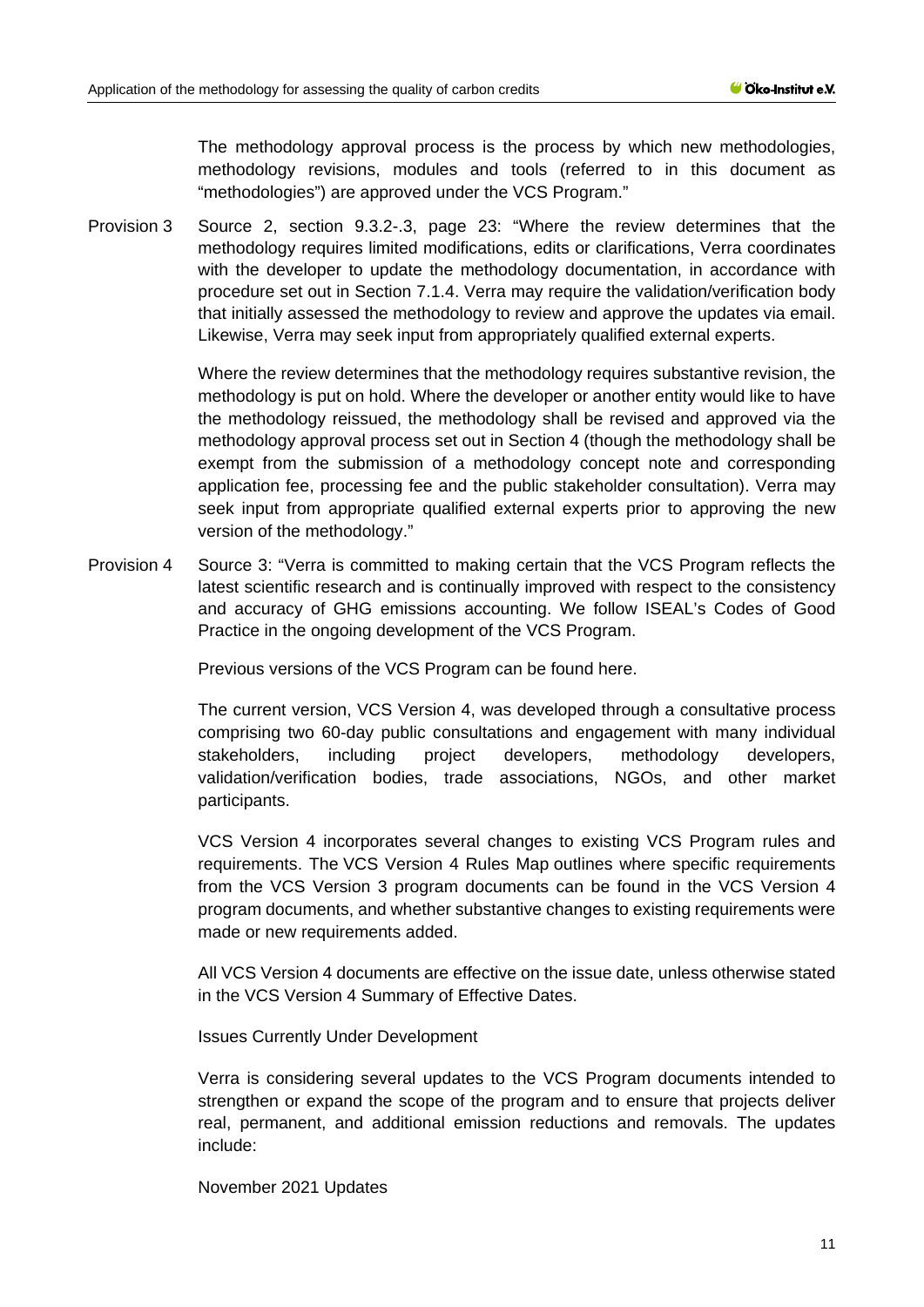Introducing requirements to make sustainable development reporting mandatory

[Consultation Document: Proposed updates to the VCS Program, November 2021](https://verra.org/wp-content/uploads/2021/11/VCS-Program-Public-Consultation-Q4-2021.pdf)

These updates were open for consultation from 04 November to 05 December 2021. We are revising all input received and will post a summary of contents in early January 2022. We plan to finalize and release the updates to the VCS Program documents in Q1 2022.

On November 18 2021 at 11:00 EST, Verra held a 1-hour webinar to provide an overview of the proposed change."

### **Assessment outcome**

Yes (1 Point).

# **Justification of assessment**

The Program Guide identifies that the standard practice is to assess the need for program document updates on an as needed basis and identifies the process by which documents may be updated (Provisions 1 and 2). The Methodology Approval Process document sets out procedures and rules for the approval of methodology elements under the VCS Program (Provision 3). The ongoing update process is well documented on the Verra website (Provision 4).

# **Indicator 5.1.8**

# **Relevant scoring methodology provisions**

Material program updates (e.g., new or updated normative program documents) are subject to public consultation and the process for doing so is clearly defined in the program's provisions.

### **Information sources considered**

- 1 VCS Program Guide v4.0, 19 September 2019. Online available at: [https://verra.org/wp](https://verra.org/wp-content/uploads/2019/09/VCS_Program_Guide_v4.0.pdf)[content/uploads/2019/09/VCS\\_Program\\_Guide\\_v4.0.pdf](https://verra.org/wp-content/uploads/2019/09/VCS_Program_Guide_v4.0.pdf)
- 2 Methodology Approval Process. v4.0, 19 September 2019. Online available at: [https://verra.org/wp-content/uploads/2019/09/Methodology\\_Approval\\_Process\\_v4.0.pdf.](https://verra.org/wp-content/uploads/2019/09/Methodology_Approval_Process_v4.0.pdf)
- 3 Program website: VCS Version 4. Online available at: [https://verra.org/project/vcs](https://verra.org/project/vcs-program/rules-and-requirements/vcsversion-4/)[program/rules-and-requirements/vcsversion-4/,](https://verra.org/project/vcs-program/rules-and-requirements/vcsversion-4/) last accessed on 16 July 2021.
- 4 VCS Program Public Consultation Q4 2021. Online available at: [https://verra.org/wp](https://verra.org/wp-content/uploads/2021/11/VCS-Program-Public-Consultation-Q4-2021.pdf)[content/uploads/2021/11/VCS-Program-Public-Consultation-Q4-2021.pdf,](https://verra.org/wp-content/uploads/2021/11/VCS-Program-Public-Consultation-Q4-2021.pdf) last accessed 10 December, 2021.
- 5 Verra website Governance & Development. Online available at: [https://verra.org/project/vcs](https://verra.org/project/vcs-program/governance-development/)[program/governance-development/,](https://verra.org/project/vcs-program/governance-development/) last accessed 10 December, 2021.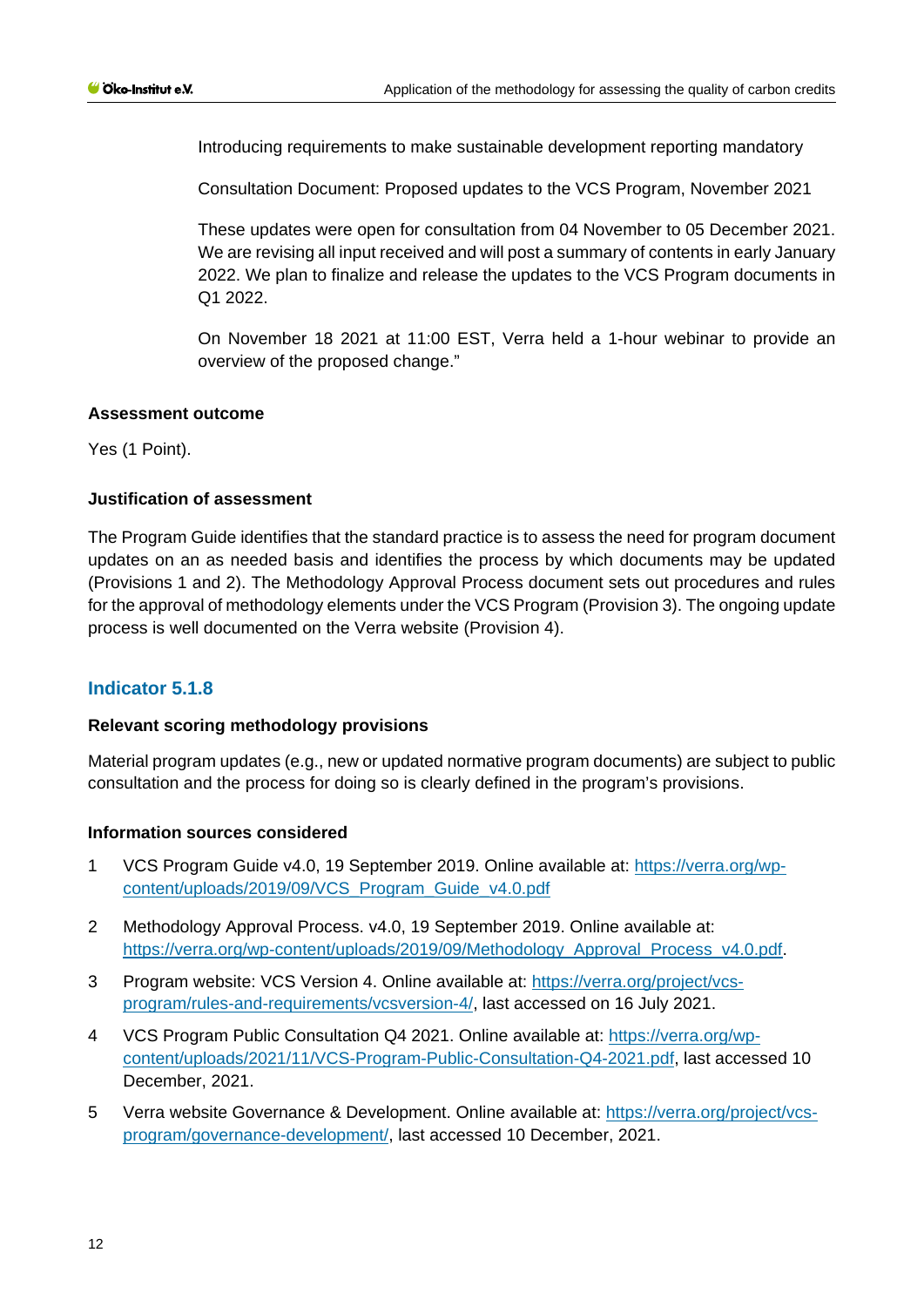6 ISEAL Standard-Setting Code of Good Practice Version 6.0, December 2014. Online available at: [https://www.isealalliance.org/defining-credible-practice/iseal-codes-good-practice.](https://www.isealalliance.org/defining-credible-practice/iseal-codes-good-practice)

### **Relevant carbon crediting program provisions**

- Provision 1 Source 1, section 1, page 2: "New versions of the VCS Program will be issued on a periodic basis when major edition updates are required. Development of new versions of the program will include public stakeholder consultation and will be announced on the Verra website and to VCS Program stakeholders."
- Provision 2 Source 2, section 4.4.1, page 9: "Verra posts the methodology documentation on the Verra website for a period of 30 days, for the purpose of inviting public comment. As part of the consultation process, Verra may also host a presentation of the methodology. Any comments shall be submitted to Verra at secretariat@verra.org and respondents shall provide their name, organization, country and email address."
- Provision 3 Source 3: "VCS Version 4 was developed through a consultative process including two 60-day public consultations, held in May 2018 and June 2019, and many individual engagements with stakeholders, including project developers, methodology developers, validation/verification bodies, trade associations, NGOs and other market participants. A summary of the comments received during the May 2018 consultation, and how these comments were taken into consideration in the proposed updates, is included in each of the documents posted for the June 2019 consultation. The VCS Version 4 Consultation Summary includes a summary of the comments received during the June 2019 consultation, and how they have been taken due account of in the final preparation of the VCS Version 4 program documents."
- Provision 4 Source 4 section 3: "CONSULTATION PROCESS AND TIMELINE

Verra began discussing these proposed updates in March of 2021 with various stakeholders and the Sustainable Development Advisory Group. The planned timeline for implementing the consultation and rule approval process is set out in Table 1 below.

| <b>Tentative Date(s)</b>            | <b>Activity</b>                            |  |
|-------------------------------------|--------------------------------------------|--|
| 4 November – 5 December (inclusive) | <b>Public consultation</b>                 |  |
| 18 November                         | <b>Consultation webinar</b>                |  |
| December 2021 - January 2022        | Review comments and finalize proposals     |  |
| January 2022                        | Publish rule changes and revised templates |  |

Table 1. Tentative timeline

Publish rule changes and revised templates Please provide comments on any part of this document. We would especially appreciate responses to questions in the 'Requested Feedback' section. Comments may be submitted in any format to secretariat@verra.org by 5 December 2021. After the consultation, we will use the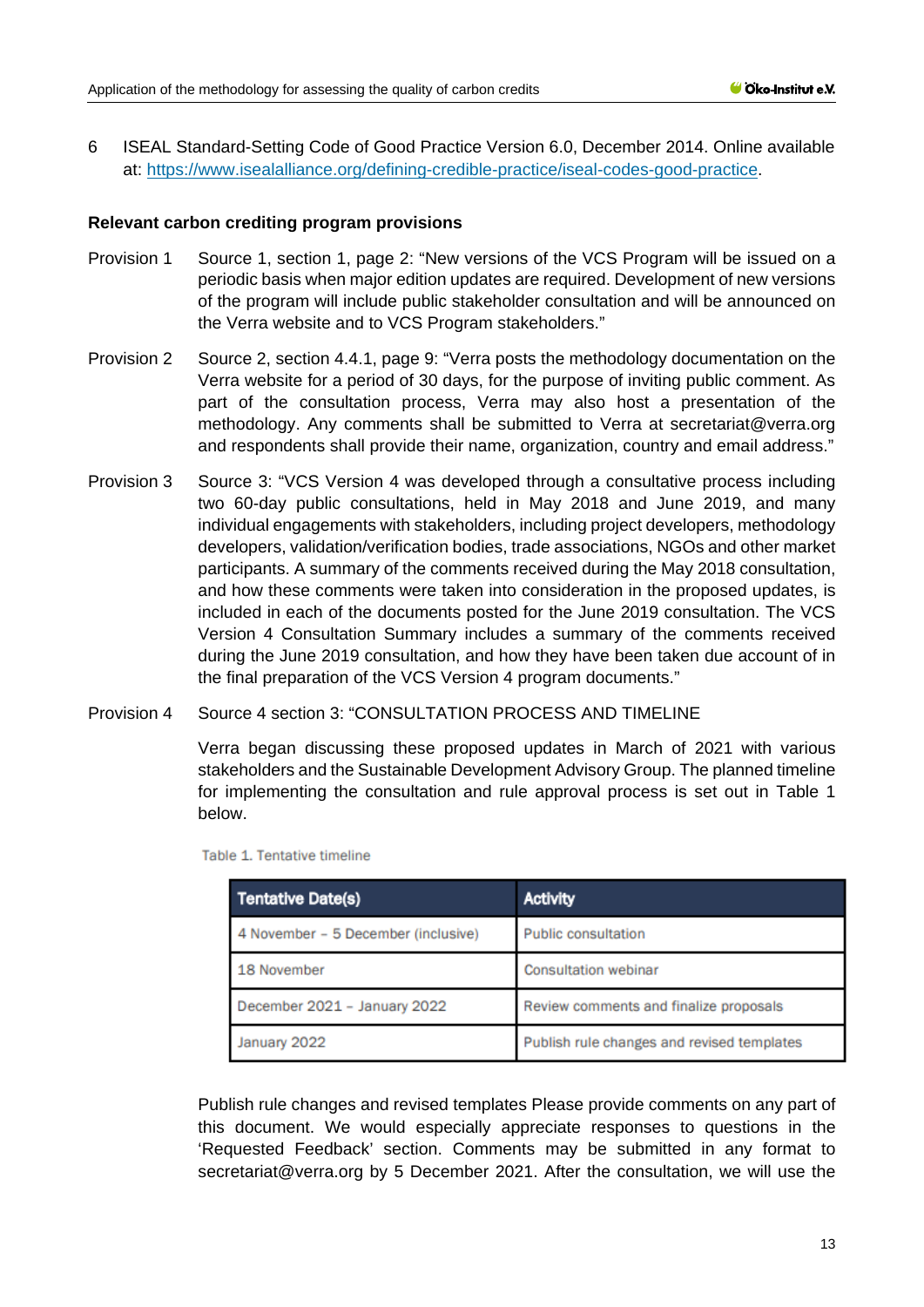input provided on these proposals to finalize the associated VCS rules and requirements. We look forward to your feedback. Please let us know if you have any questions as you engage in this consultation."

- Provision 5 Source 5: "We follow ISEAL's Codes of Good Practice in the ongoing development of the VCS Program."
- Provision 6 Source 6, clause 5.4, page 12-14: "Clause 5.4 Public Consultation
	- 1. a. The public consultation phase for standards development or revision shall include at least one round of 60 days for comment submissions by stakeholders.

b. For new standards development, a second round of consultation of at least 30 days shall be included.

c. Where substantive, unresolved issues persist after the consultation round(s), or where insufficient feedback was received, the standard-setting organisation shall carry out additional rounds of consultation, as necessary

2. The standard-setting organisation shall ensure that participation in the consultation process: a. is open to all stakeholders; and b. aims to achieve a balance of interests in the subject matter and in the geographic scope to which the standard applies.

3. The standard-setting organisation shall provide stakeholders with appropriate opportunities to contribute to the development or revision of a standard.

4. The standard-setting organisation shall: a. identify stakeholder groups that are not adequately represented; and b. proactively seek their contributions. This shall include addressing constraints faced by disadvantaged stakeholders. 5. The standard-setting organisation shall: a. compile all comments received during a consultation period; b. prepare a written synopsis of how each material issue has been addressed in the standard revision; c. make the synopsis publicly available; and d. send it to all parties that submitted comments. 14 Aspirational Good Practice 6. The standard-setting organisation shall make original comments received during a consultation period publicly available."

# **Assessment outcome**

Yes (1 Point).

# **Justification of assessment**

According to the VCS website the last program update (VCS Version 4) was developed under public consultations (Provision 2). The ISEAL Standard-Setting Code of Good Practice Version 6.0 identifies the timeline for review of program provisions (Provision 6). The indicator is therefore fulfilled.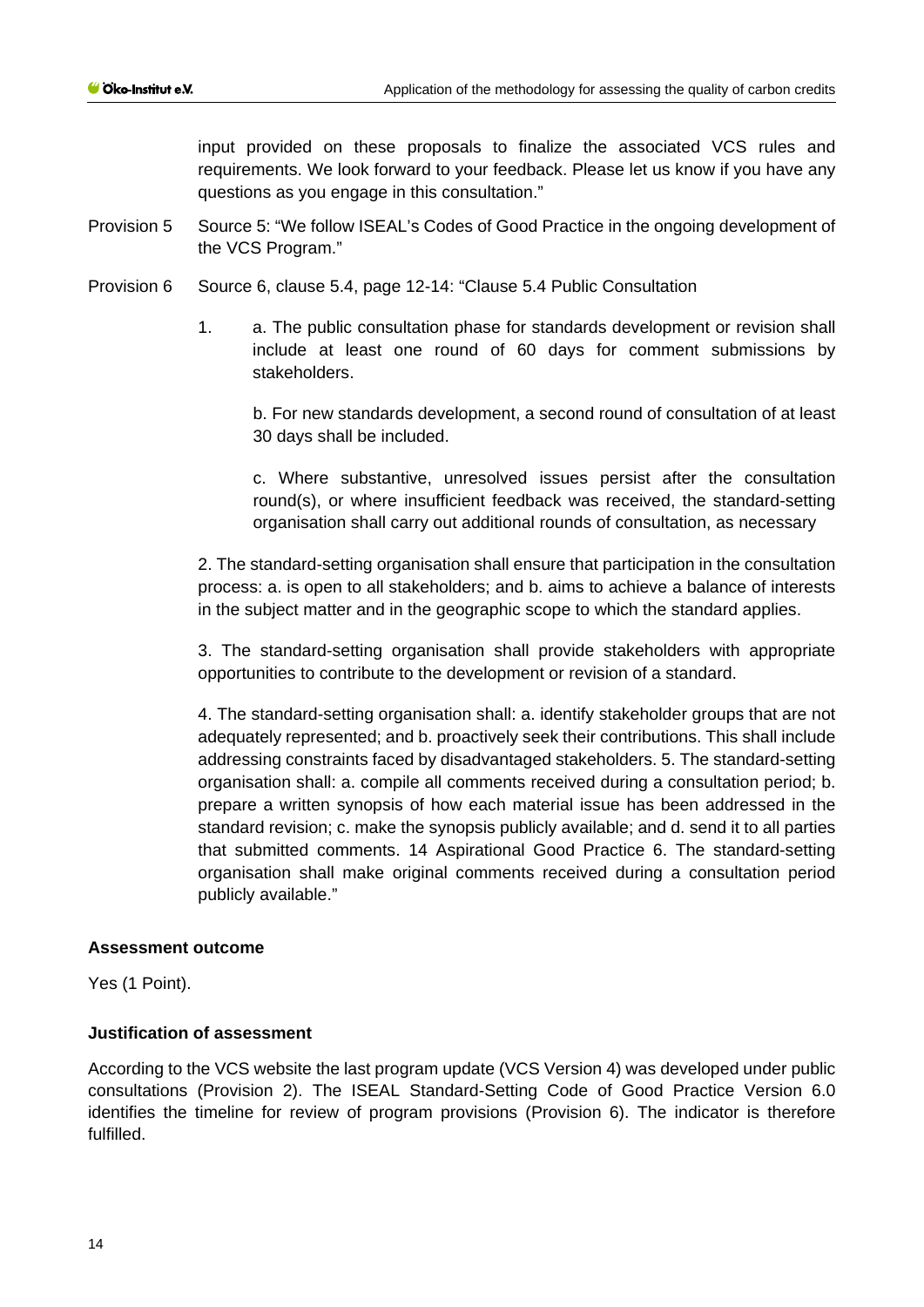# **Indicator 5.1.9**

### **Relevant scoring methodology provisions**

The program actively performs outreach to gather public input when conducting public consultations on material program updates (e.g., through messages on their websites or messages to email listservs).

### **Information sources considered**

- 1 Methodology Approval Process v4.0, 19 September 2019. Available: [https://verra.org/wp](https://verra.org/wp-content/uploads/2019/09/Methodology_Approval_Process_v4.0.pdf)[content/uploads/2019/09/Methodology\\_Approval\\_Process\\_v4.0.pdf.](https://verra.org/wp-content/uploads/2019/09/Methodology_Approval_Process_v4.0.pdf)
- 2 Verra website Governance & Development. [https://verra.org/project/vcs-program/governance](https://verra.org/project/vcs-program/governance-development/)[development/](https://verra.org/project/vcs-program/governance-development/) Last accessed 10 December, 2021.

### **Relevant carbon crediting program provisions**

- Provision 1 Source 1, section 4.4.1, page 9: "Verra posts the methodology documentation on the Verra website for a period of 30 days, for the purpose of inviting public comment. As part of the consultation process, Verra may also host a presentation of the methodology. Any comments shall be submitted to Verra at secretariat@verra.org and respondents shall provide their name, organization, country and email address."
- Provision 2 Source 2: "Verra is committed to making certain that the VCS Program reflects the latest scientific research and is continually improved with respect to the consistency and accuracy of GHG emissions accounting. We follow ISEAL's Codes of Good Practice in the ongoing development of the VCS Program.

Previous versions of the VCS Program can be found [here.](https://verra.org/project/vcs-program/rules-and-requirements/previous-versions/)

The current version, VCS Version 4, was developed through a consultative process comprising two 60-day public consultations and engagement with many individual stakeholders, including project developers, methodology developers, validation/verification bodies, trade associations, NGOs, and other market participants.

VCS Version 4 incorporates several changes to existing VCS Program rules and requirements. The [VCS Version 4 Rules Map](https://verra.org/wp-content/uploads/2019/09/VCS-Version-4-Rules-Map.xlsx) outlines where specific requirements from the VCS Version 3 program documents can be found in the VCS Version 4 program documents, and whether substantive changes to existing requirements were made or new requirements added.

All VCS Version 4 documents are effective on the issue date, unless otherwise stated in the [VCS Version 4 Summary of Effective Dates.](https://verra.org/wp-content/uploads/2020/03/VCS-V4-Summary-of-Effective-Dates_Updated.pdf)

### Issues Currently Under Development

Verra is considering several updates to the VCS Program documents intended to strengthen or expand the scope of the program and to ensure that projects deliver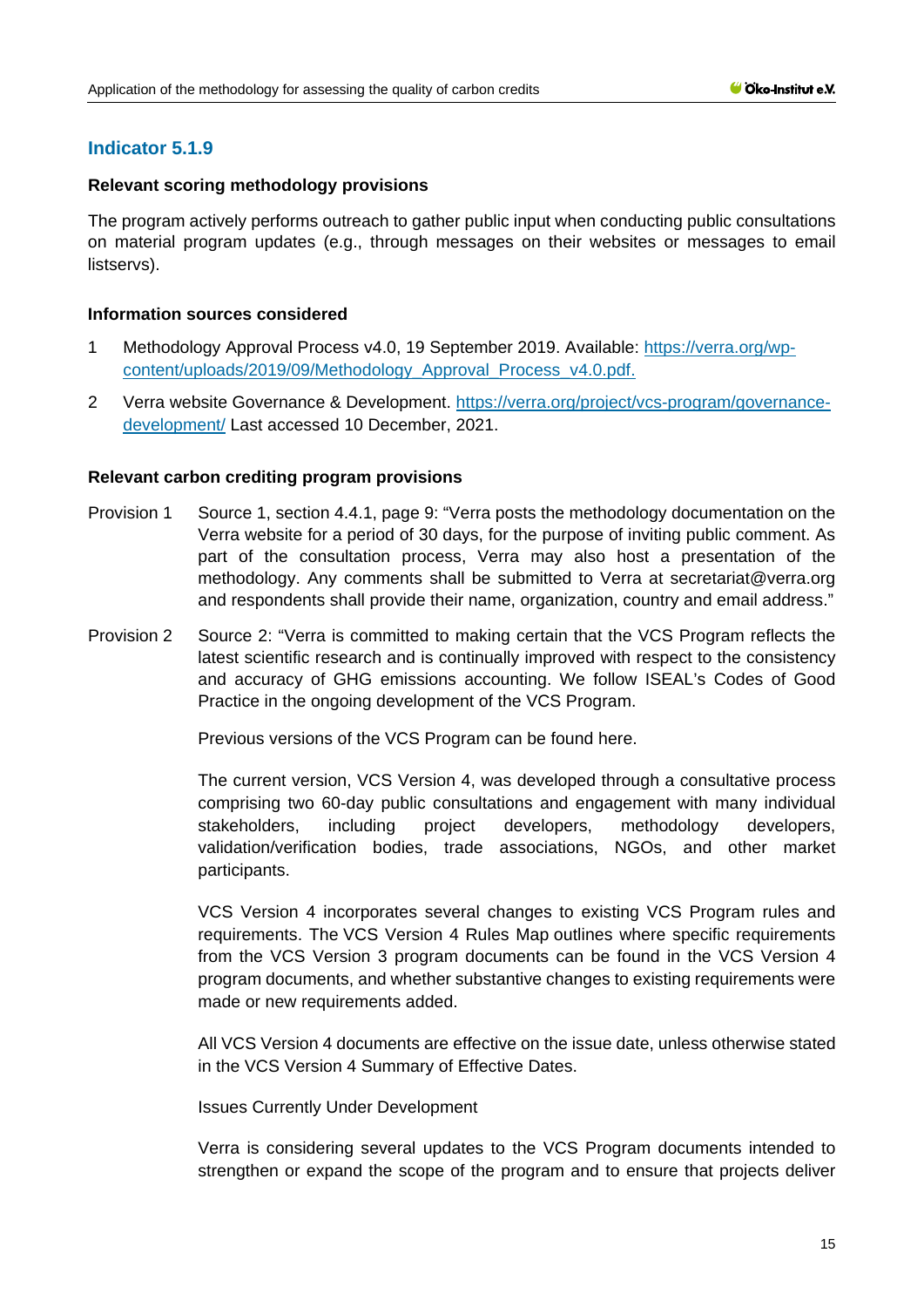real, permanent, and additional emission reductions and removals. The updates include:

November 2021 Updates

Introducing requirements to make sustainable development reporting mandatory

[Consultation Document: Proposed updates to the VCS Program, November 2021](https://verra.org/wp-content/uploads/2021/11/VCS-Program-Public-Consultation-Q4-2021.pdf)

These updates were open for consultation from 04 November to 05 December 2021. We are revising all input received and will post a summary of contents in early January 2022. We plan to finalize and release the updates to the VCS Program documents in  $Q1 2022$ 

On November 18 2021 at 11:00 EST, Verra held a 1-hour webinar to provide an overview of the proposed change."

### **Assessment outcome**

Yes (1 Point).

# **Justification of assessment**

The above documentation clearly specifies that the indicator is fulfilled.

# **Indicator 5.1.10**

### **Relevant scoring methodology provisions**

Material program updates (e.g., new or updated normative program documents) are developed with the participation of experts (e.g., through advisory groups or expert committees).

### **Information sources considered**

- 1 Methodology Approval Process. v4.0, 19 September 2019. Available: [https://verra.org/wp](https://verra.org/wp-content/uploads/2019/09/Methodology_Approval_Process_v4.0.pdf)[content/uploads/2019/09/Methodology\\_Approval\\_Process\\_v4.0.pdf.](https://verra.org/wp-content/uploads/2019/09/Methodology_Approval_Process_v4.0.pdf)
- 2 Verified Carbon Standard (VCS) Program Advisory Group Terms of Reference. Document issued on 7 November 2018. Online available at: [https://verra.org/wp](https://verra.org/wp-content/uploads/2018/11/VCS-Program-Advisory-Group-ToR-FINAL-posted.pdf)[content/uploads/2018/11/VCS-Program-Advisory-Group-ToR-FINAL-posted.pdf.](https://verra.org/wp-content/uploads/2018/11/VCS-Program-Advisory-Group-ToR-FINAL-posted.pdf)
- 3 Program website: VCS Program Advisory Group [\(https://verra.org/vcs-program-advisory](https://verra.org/vcs-program-advisory-group/)[group/\)](https://verra.org/vcs-program-advisory-group/), last accessed on 16 July 2021.
- 4 VCS Program Advisory Group ToR FINAL posted. [https://verra.org/wp](https://verra.org/wp-content/uploads/2018/11/VCS-Program-Advisory-Group-ToR-FINAL-posted.pdf)[content/uploads/2018/11/VCS-Program-Advisory-Group-ToR-FINAL-posted.pdf](https://verra.org/wp-content/uploads/2018/11/VCS-Program-Advisory-Group-ToR-FINAL-posted.pdf) last accessed on 10 December, 2021.
- 5 VCS Program Guide, v4.0, 19 September 2019. Available: [https://verra.org/wp](https://verra.org/wp-content/uploads/2019/09/VCS_Program_Guide_v4.0.pdf)[content/uploads/2019/09/VCS\\_Program\\_Guide\\_v4.0.pdf.](https://verra.org/wp-content/uploads/2019/09/VCS_Program_Guide_v4.0.pdf)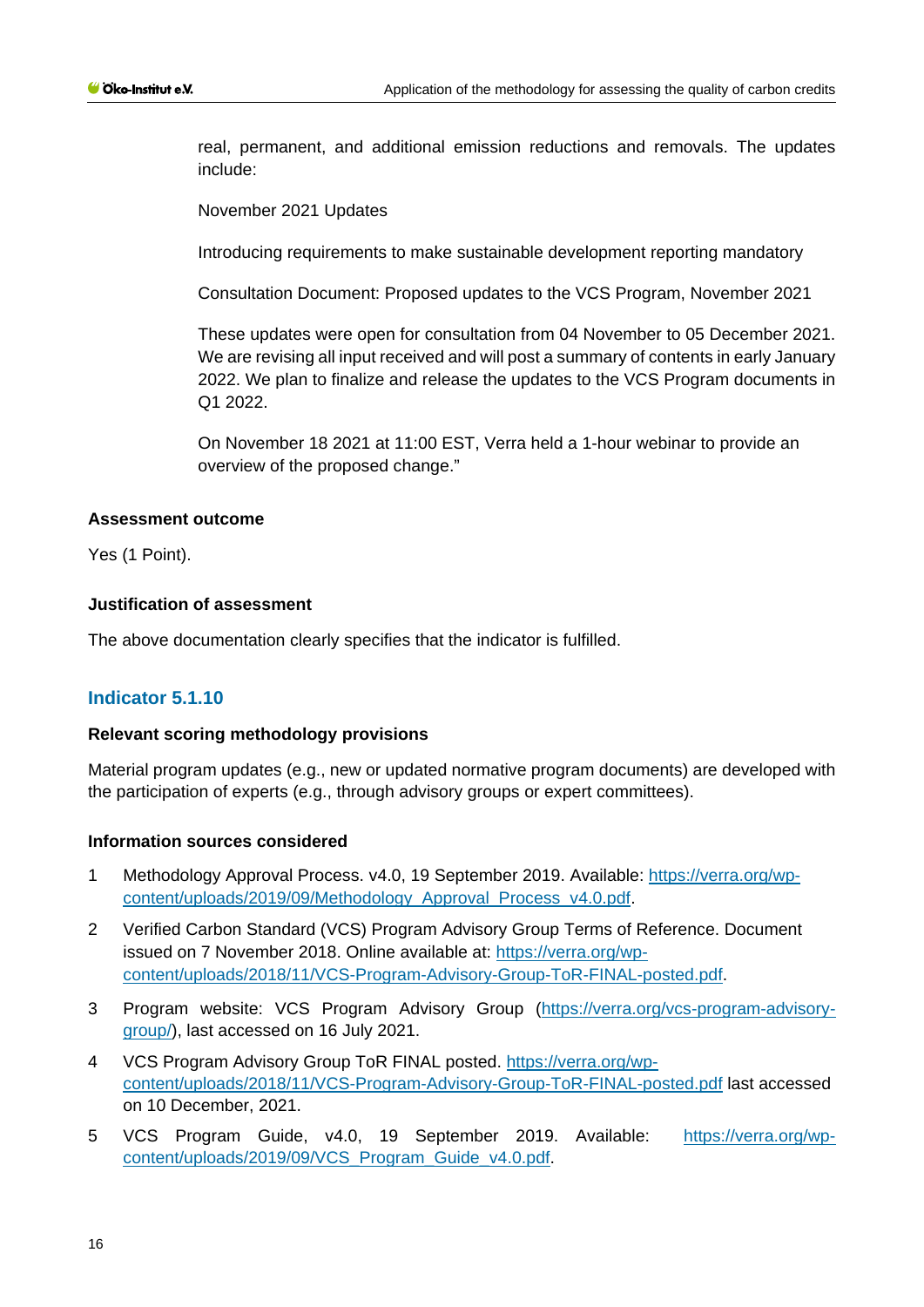# **Relevant carbon crediting program provisions**

- Provision 1 Source 1, section 10.1.1-.4, page 25-26: "Recognizing that there is currently limited experience and expertise within the broader validation/verification body community regarding the assessment of certain methodologies and the precedent that is set by new methodologies approved under the VCS Program, an expert shall be used in the assessment of the following:
	- 1) Non-ARR AFOLU methodologies (see Table 1).
	- 2) Methodologies that use a standardized method.

The process for use and designation of experts shall operate as set out in Sections 10.2 and 10.3. The requirement and necessity for validation/verification bodies to use an expert shall be revisited by Verra as and when it has been demonstrated that the validation/verification body community has developed sufficient experience and expertise in assessing the relevant types of methodologies.

As set out in Section 5.1, a validation/verification body conducting an assessment of an AFOLU methodology or a methodology that uses a standardized method may need to use an expert in the assessment, and the following applies:

- 1) Experts shall be approved by Verra in accordance with the procedure set out in Section 10.3.
- 2) AFOLU experts shall be approved for the AFOLU project category relevant to the methodology.
- 3) Standardized method experts have the authority to assert their expert judgment in relation to the appropriateness of the proposed level(s) of the performance benchmark metric in ensuring environmental integrity and provision of sufficient financial incentive to potential projects, and therefore to require the methodology to use a level it deems appropriate.

The expert can be part of the validation team or act as technical expert to the validation team. Where the expert is acting as technical expert to the validation team, they shall meet all the requirements of technical experts set out in ISO 14065:2013 and shall not carry out the assessment alone."

# Provision 2 Source 2, page 1: "The objectives of the [Advisory Group] AG are to

- Provide strategic guidance on the evolution of the VCS Program;
- Provide recommendations for updates to the content of the VCS rules;
- Provide insights into the needs of a range of VCS Program stakeholders; and
- Advise on existing and prospective market opportunities, such as those under CORSIA, Article 6 of the Paris Agreement and various domestic markets (e.g., Colombia, South Africa)"
- Provision 3 Source 3: "The group provides strategic guidance on the evolution of the VCS Program, including updates to the content of the VCS rules, and provides insights into the needs of a range of users of the VCS Program."
- Provision 4 Source 4, page 2: "Membership Composition and Commitment

The VCS Program AG intends to represent a balance of experience, expertise, and stakeholder interests to support the continued evolution of the VCS Program. Participants in the AG should meet one or more of the following criteria: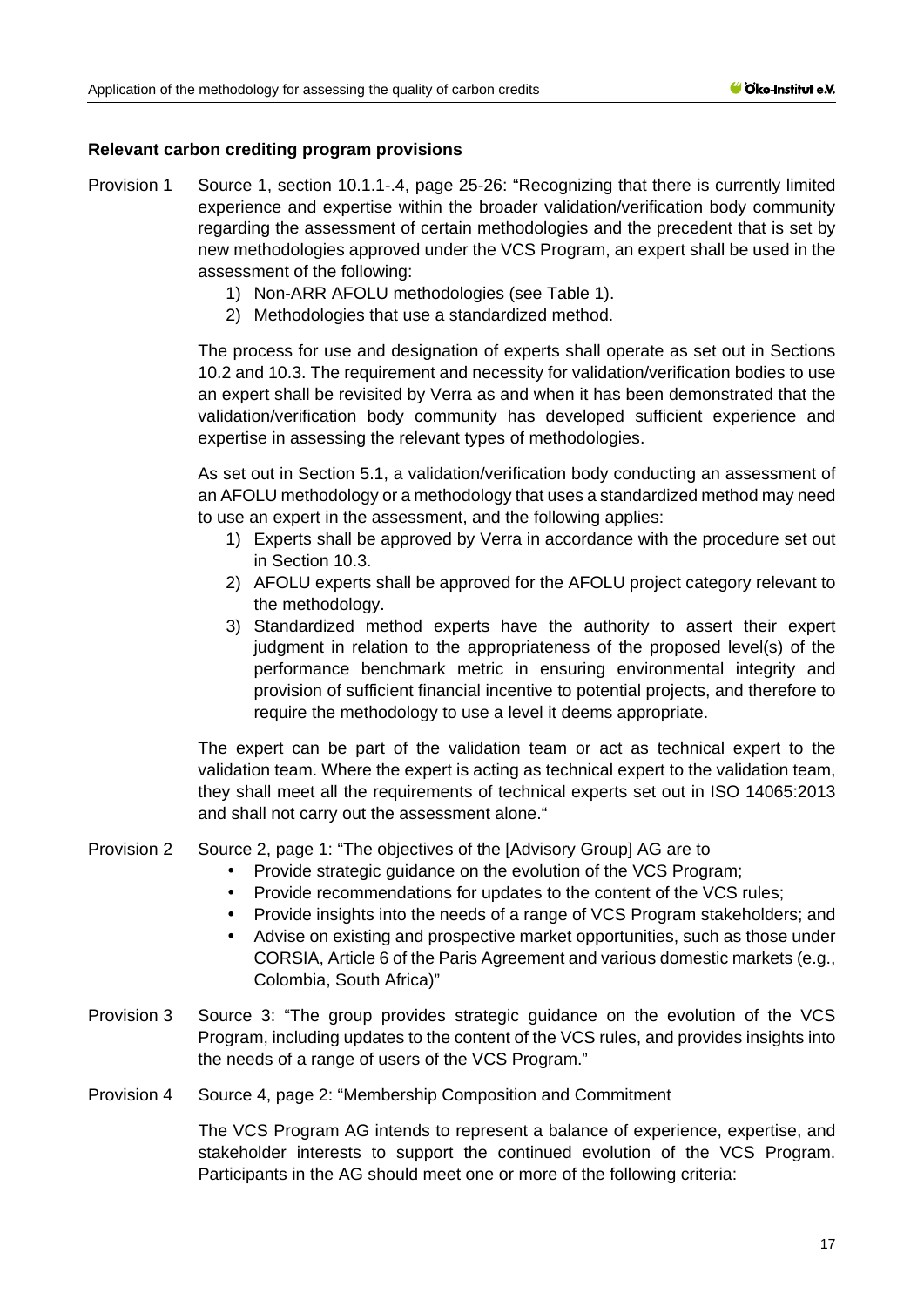- Possess strong knowledge of voluntary and/or compliance GHG program mechanics, including the development of projects, the use of quantification methodologies, and the role of validation/verification bodies. Strong technical expertise is desirable.
- Experience working with a variety of carbon standards, including the UNFCCC's Clean Development Mechanism, voluntary market standards, and relevant mechanisms that may eventually be established under Article 6 of the Paris Agreement.
- Strong understanding of carbon market dynamics, including the drivers of corporate demand in the voluntary carbon market and government climate change policies. Direct experience selling and/or purchasing carbon credits is desirable.
- Be a user or other stakeholder of the VCS Program Verra will endeavor to convene an AG that reflects a balance between various program stakeholders, including project proponents, VCU sellers and buyers, civil society, intergovernmental organizations, standards organizations and auditors.

Members are expected to represent their organizational perspectives, though Verra is open to members acting in their individual capacities, where necessary. Two of the members of the AG will come from the Verra Board of Directors. Verra expects the group to comprise approximately 15 individuals."

Provision 5 Source 5, section 2.5.6, page 11: "Verra may convene steering committees, advisory committees or working groups to support its work in specific areas. These groups draw in expertise from outside the organization to develop and support specific elements of the VCS Program. A full list of steering committees and working groups is available on the Verra website."

# **Assessment outcome**

Yes (1 Point).

# **Justification of assessment**

The Verra Methodology Approval Process specifies the participation of experts in the validation and verification phase which is a required element of the process to develop a new or update an existing quantification methodology. The program procedures for updating other program documents (standard revisions, etc.) relies on the VCS Program Advisory Group (AG), which includes broad expertise (Provision 4) and has been established to provide "strategic guidance on the evolution of the VCS Program, including updates to the content of the VCS rules" (Provision 3). Verra also establishes the ability to gather experts for specific purposes on an as the needs arise (Provision 5). The indicator is therefore fulfilled.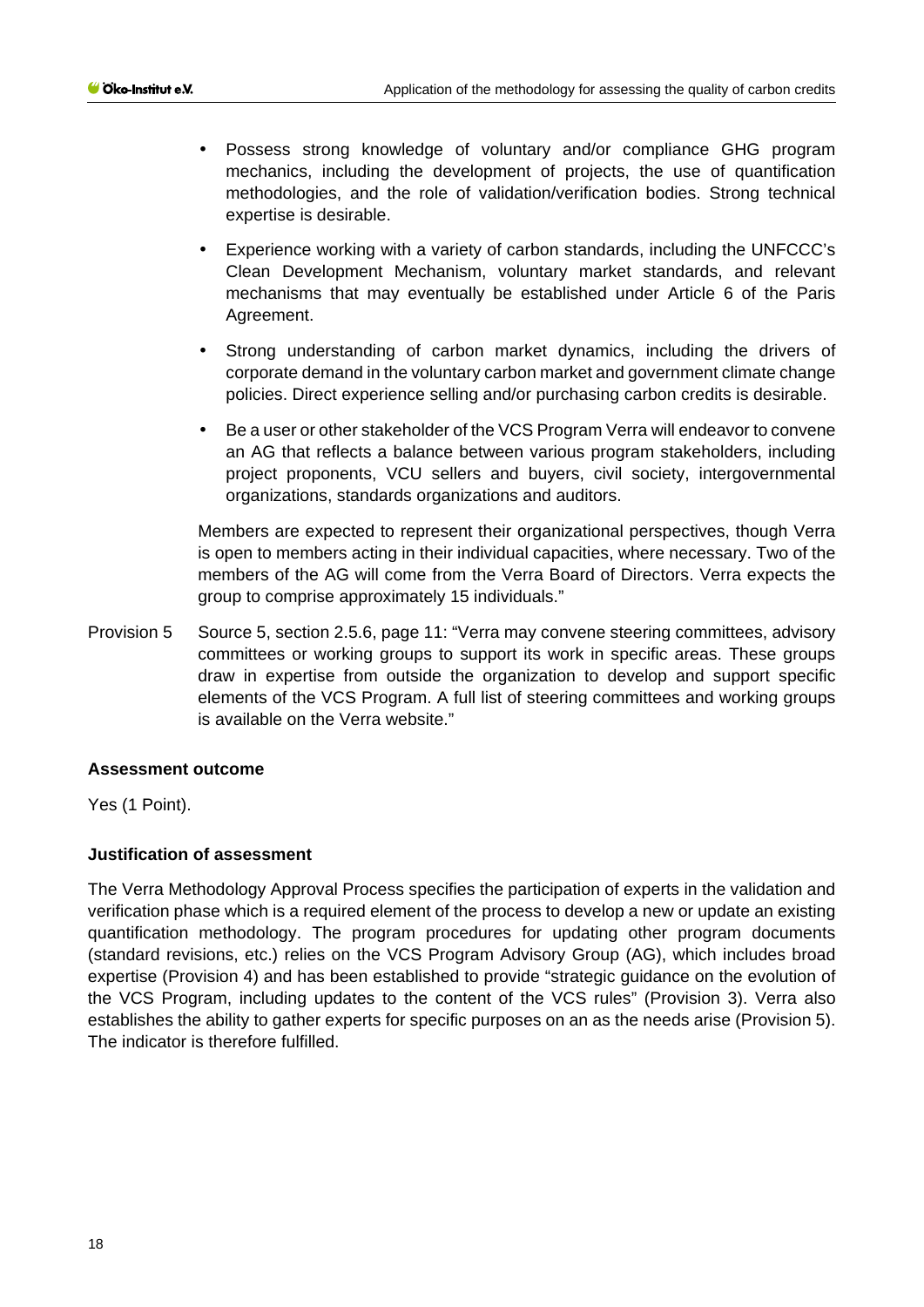# **Indicator 5.1.11**

### **Relevant scoring methodology provisions**

The program has established procedures for receiving complaints and resolving disputes from any carbon crediting program stakeholders. This includes the possibility for project owners to appeal decisions by the carbon crediting program relating to their projects.

### **Information sources considered**

1 Verra's Complaints and Appeals Policy, 22 January 2019. Available: [https://verra.org/wp](https://verra.org/wp-content/uploads/2019/01/Verra-Complaints-and-Appeals-Policy-v1.0.pdf)[content/uploads/2019/01/Verra-Complaints-and-Appeals-Policy-v1.0.pdf.](https://verra.org/wp-content/uploads/2019/01/Verra-Complaints-and-Appeals-Policy-v1.0.pdf)

### **Relevant carbon crediting program provisions**

- Provision 1 Source 1, page 1: "Project proponents, assessors, methodology element developers and other stakeholders (including interested stakeholders) may submit enquiries to Verra at any time. In addition, Verra provides a complaints procedure and an appeals procedure that applies to all standards and programs managed by Verra."
- Provision 2 Source 1 section 1, page 1-2: "A complaint is an objection to a decision taken by Verra or an aspect of how it operates a program(s) managed by Verra, or a claim that relevant program rules have had an unfair, inadvertent or unintentional adverse effect.

Stakeholders are provided with the following complaints procedure:

- 1) The complaint shall include the following information:
	- a) Name of the complainant.
	- b) Name of organization, where relevant.
	- c) Contact information for the complainant.
	- d) Details of the complaint.
	- e) Declaration of any conflict of interest in submitting the complaint.

2) The complaint shall be addressed to the appropriate program manager listed on the Verra website and emailed to secretariat@verra.org with the word complaint in the subject line. An email response is provided to the complainant from Verra acknowledging receipt of the complaint.

3) Verra appoints an appropriate person to handle the complaint, who will organize an analysis (involving external experts, as required) and determine any appropriate action required.

4) Verra prepares a written response and provides this to the complainant. The response to the complaint is brought to the attention of and approved by the Verra Chief Executive Officer (CEO).

5) All information submitted by the complainant with respect to the complaint is kept confidential by Verra.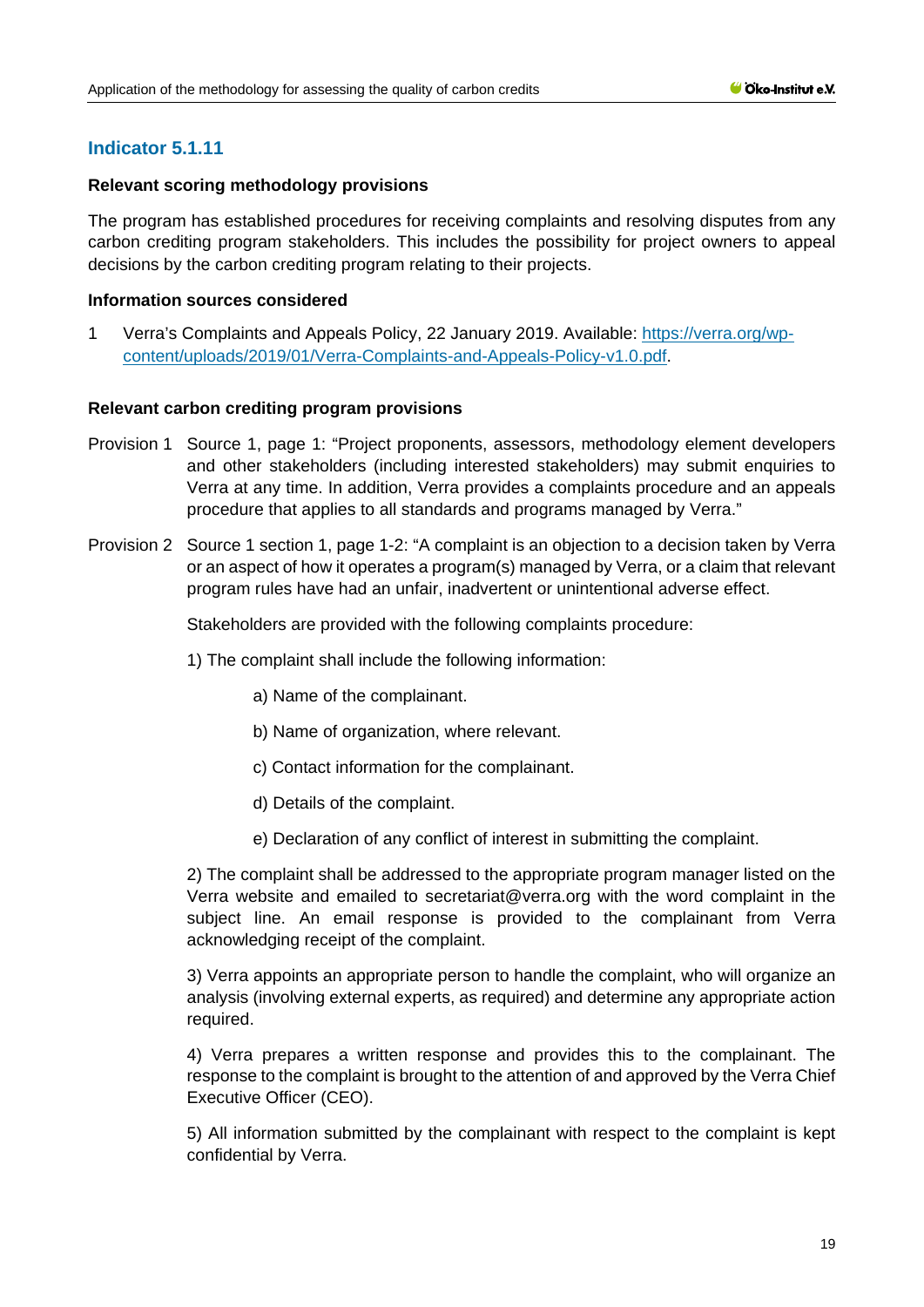Complaints by stakeholders about a project proponent or its partners shall be pursued with the respective entity. Similarly, complaints about entities (by the clients of such entities) that provide services under the relevant Verra program, such as assessors, shall be pursued via the respective entity. In either of the cases above, where the complaint is not resolved to the satisfaction of the complainant and the complaint is in relation to the respective entity's interpretation of the relevant program rules, the complainant may submit a complaint to Verra." (Verra Complaints and Appeals Policy, page 1-2).

Where a complaint, submitted as set out in Section 1 above, has not been resolved to the satisfaction of the complainant, complainants are provided with the following appeals procedure:

1) The appeal shall include the following information:

- a) Name of the appellant.
- b) Name of the organization, where relevant.
- c) Contact information for the appellant.
- d) Details of the appeal, including reference to the original complaint.

2) The appeal shall be addressed to the Verra CEO with the word appeal in the subject line. An email response is provided to the appellant from the CEO acknowledging receipt of the appeal.

3) The CEO presents the appeal to the Verra Board, which organizes an analysis, involving external experts (as required).

4) The Verra Board prepares a written response and the Verra CEO provides this to the appellant. The Verra Board's decision is final and binding.

5) All information submitted by the appellant with respect to the appeal is kept confidential by Verra and the Verra Board."

#### **Assessment outcome**

Yes (1 Point).

#### **Justification of assessment**

The above documentation clearly specifies that the indicator is fulfilled.

# **Indicator 5.1.12**

#### **Relevant scoring methodology provisions**

Potential issues with the program's provisions as identified through public consultation or complaints by any carbon crediting program stakeholders, are addressed and the process for doing so is clearly defined in the normative program documents.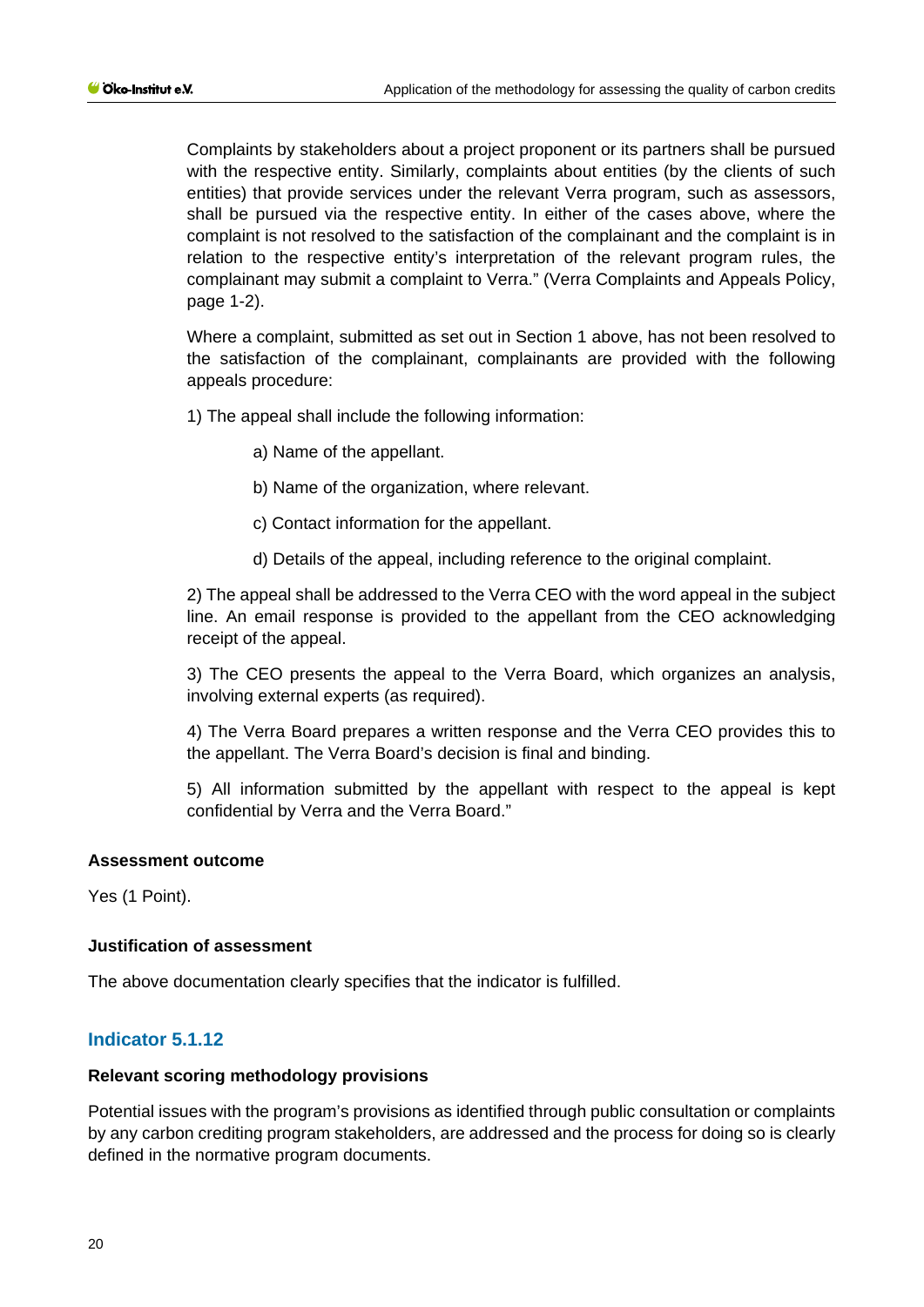### **Information sources considered**

- 1 VCS Methodology Approval Process. v4.0, 19 September 2019. Available: [https://verra.org/wp-content/uploads/2019/09/Methodology\\_Approval\\_Process\\_v4.0.pdf.](https://verra.org/wp-content/uploads/2019/09/Methodology_Approval_Process_v4.0.pdf)
- 2 Verra website Governance & Development. [https://verra.org/project/vcs-program/governance](https://verra.org/project/vcs-program/governance-development/)[development/](https://verra.org/project/vcs-program/governance-development/) Last accessed 10 December, 2021.
- 3 ISEAL Standard-Setting Code of Good Practice Version 6.0, December 2014. Available: <https://www.isealalliance.org/defining-credible-practice/iseal-codes-good-practice>

### **Relevant carbon crediting program provisions**

Provision 1 Source 1, section 4.4.1-4.4.3, page 13: "Step 3: Public Stakeholder Consultation

Verra posts the methodology documentation on the Verra website for a period of 30 days, for the purpose of inviting public comment. As part of the consultation process, Verra may also host a presentation of the methodology. Any comments shall be submitted to Verra at secretariat@verra.org and respondents shall provide their name, organization, country and email address.

At the end of the public comment period, Verra provides all and any comments received to the developer. The developer shall take due account of such comments, which means it will need to either update the methodology or demonstrate the insignificance or irrelevance of the comment. It shall demonstrate to the validation/verification body what action it has taken.

All and any comments received are posted by Verra on the Verra website, alongside the methodology information."

Provision 2 Source 2: "Verra is committed to making certain that the VCS Program reflects the latest scientific research and is continually improved with respect to the consistency and accuracy of GHG emissions accounting. We follow ISEAL's Codes of Good Practice in the ongoing development of the VCS Program.

Previous versions of the VCS Program can be found [here.](https://verra.org/project/vcs-program/rules-and-requirements/previous-versions/)

The current version, VCS Version 4, was developed through a consultative process comprising two 60-day public consultations and engagement with many individual stakeholders, including project developers, methodology developers, validation/verification bodies, trade associations, NGOs, and other market participants.

VCS Version 4 incorporates several changes to existing VCS Program rules and requirements. The [VCS Version 4 Rules Map](https://verra.org/wp-content/uploads/2019/09/VCS-Version-4-Rules-Map.xlsx) outlines where specific requirements from the VCS Version 3 program documents can be found in the VCS Version 4 program documents, and whether substantive changes to existing requirements were made or new requirements added.

All VCS Version 4 documents are effective on the issue date, unless otherwise stated in the [VCS Version 4 Summary of Effective Dates.](https://verra.org/wp-content/uploads/2020/03/VCS-V4-Summary-of-Effective-Dates_Updated.pdf)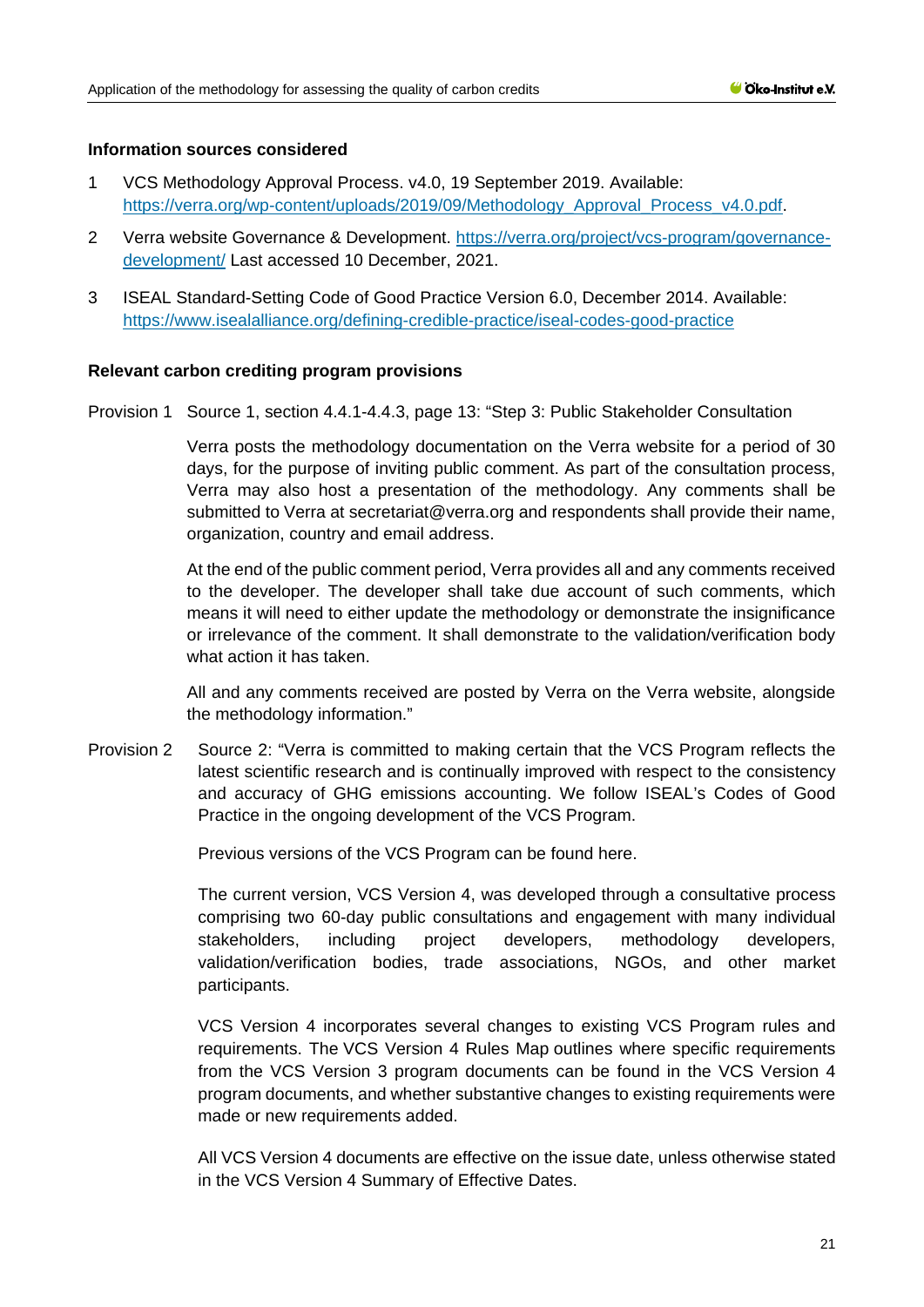Issues Currently Under Development

Verra is considering several updates to the VCS Program documents intended to strengthen or expand the scope of the program and to ensure that projects deliver real, permanent, and additional emission reductions and removals. The updates include:

November 2021 Updates

Introducing requirements to make sustainable development reporting mandatory

[Consultation Document: Proposed updates to the VCS Program, November 2021](https://verra.org/wp-content/uploads/2021/11/VCS-Program-Public-Consultation-Q4-2021.pdf)

These updates were open for consultation from 04 November to 05 December 2021. We are revising all input received and will post a summary of contents in early January 2022. We plan to finalize and release the updates to the VCS Program documents in  $Q1 2022$ 

On November 18 2021 at 11:00 EST, Verra held a 1-hour webinar to provide an overview of the proposed change."

Provision 3 Source 3, clause 5.4, page 12-14: "Public Consultation

1. a. The public consultation phase for standards development or revision shall include at least one round of 60 days for comment submissions by stakeholders.

b. For new standards development, a second round of consultation of at least 30 days shall be included.

c. Where substantive, unresolved issues persist after the consultation round(s), or where insufficient feedback was received, the standard-setting organisation shall carry out additional rounds of consultation, as necessary

2. The standard-setting organisation shall ensure that participation in the consultation process: a. is open to all stakeholders; and b. aims to achieve a balance of interests in the subject matter and in the geographic scope to which the standard applies.

3. The standard-setting organisation shall provide stakeholders with appropriate opportunities to contribute to the development or revision of a standard.

4. The standard-setting organisation shall: a. identify stakeholder groups that are not adequately represented; and b. proactively seek their contributions. This shall include addressing constraints faced by disadvantaged stakeholders.

5. The standard-setting organisation shall:

a. compile all comments received during a consultation period;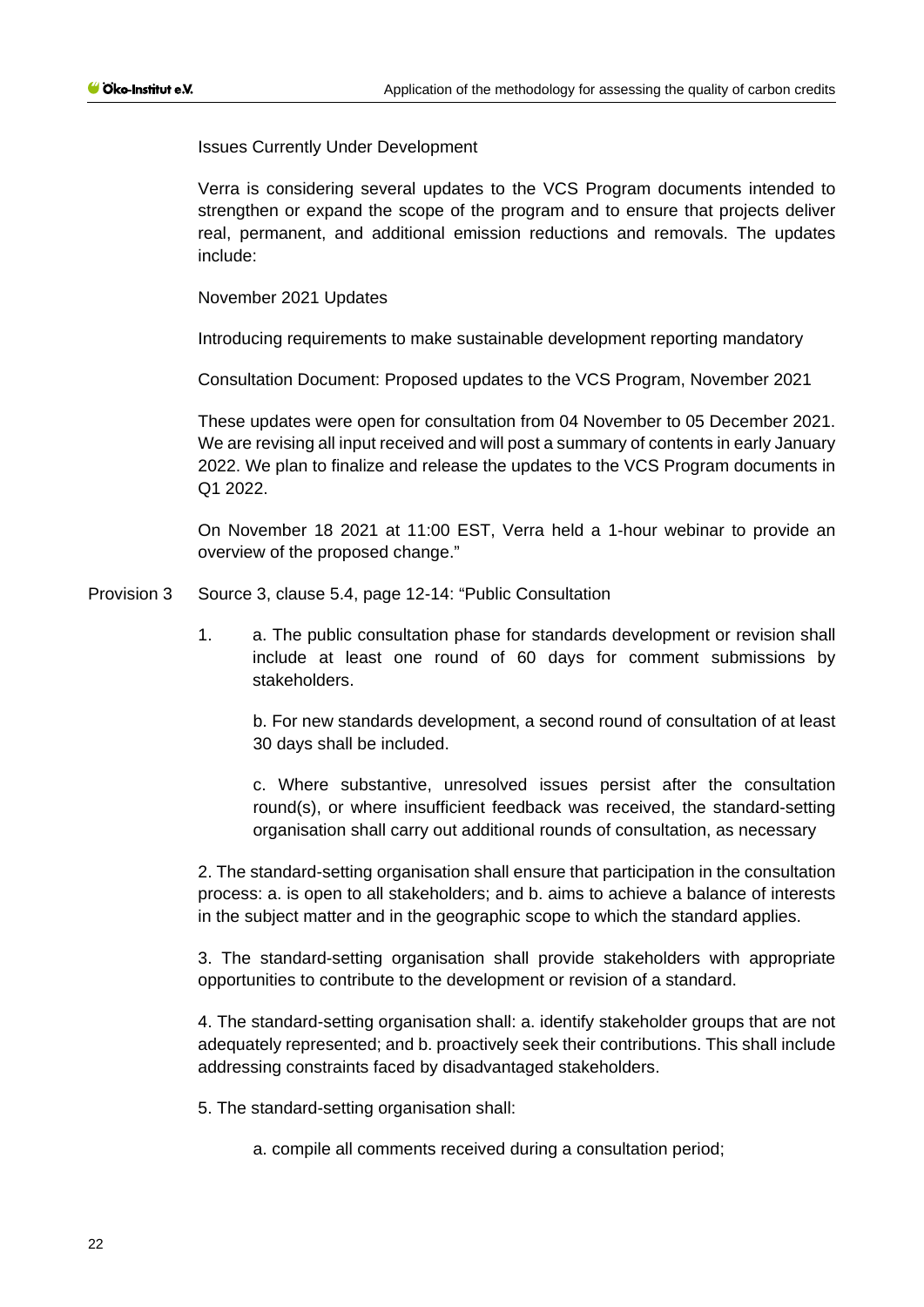- b. prepare a written synopsis of how each material issue has been addressed in the standard revision;
- c. make the synopsis publicly available; and
- d. send it to all parties that submitted comments.

Aspirational Good Practice 6. The standard-setting organisation shall make original comments received during a consultation period publicly available."

### **Assessment outcome**

Yes (1 Point).

### **Justification of assessment**

The above documentation clearly specifies that the indicator is fulfilled.

# **Indicator 5.1.13**

### **Relevant scoring methodology provisions**

"The procedure for handling stakeholder disputes and complaints has defined time-bound requirements for the program to respond to disputes or complaints."

### **Information sources considered**

1 Verra's Complaints and Appeals Policy, 22 January 2019. Available: [https://verra.org/wp](https://verra.org/wp-content/uploads/2019/01/Verra-Complaints-and-Appeals-Policy-v1.0.pdf)[content/uploads/2019/01/Verra-Complaints-and-Appeals-Policy-v1.0.pdf.](https://verra.org/wp-content/uploads/2019/01/Verra-Complaints-and-Appeals-Policy-v1.0.pdf)

### **Relevant carbon crediting program provisions**

- Provision 1 Source 1, page 1: "Project proponents, assessors, methodology element developers and other stakeholders (including interested stakeholders) may submit enquiries to Verra at any time. In addition, Verra provides a complaints procedure and an appeals procedure that applies to all standards and programs managed by Verra."
- Provision 2 Source 1, section1, page 1-2: "A complaint is an objection to a decision taken by Verra or an aspect of how it operates a program(s) managed by Verra, or a claim that relevant program rules have had an unfair, inadvertent or unintentional adverse effect.

Stakeholders are provided with the following complaints procedure:

- 1) The complaint shall include the following information:
	- a) Name of the complainant.
	- b) Name of organization, where relevant.
	- c) Contact information for the complainant.
	- d) Details of the complaint.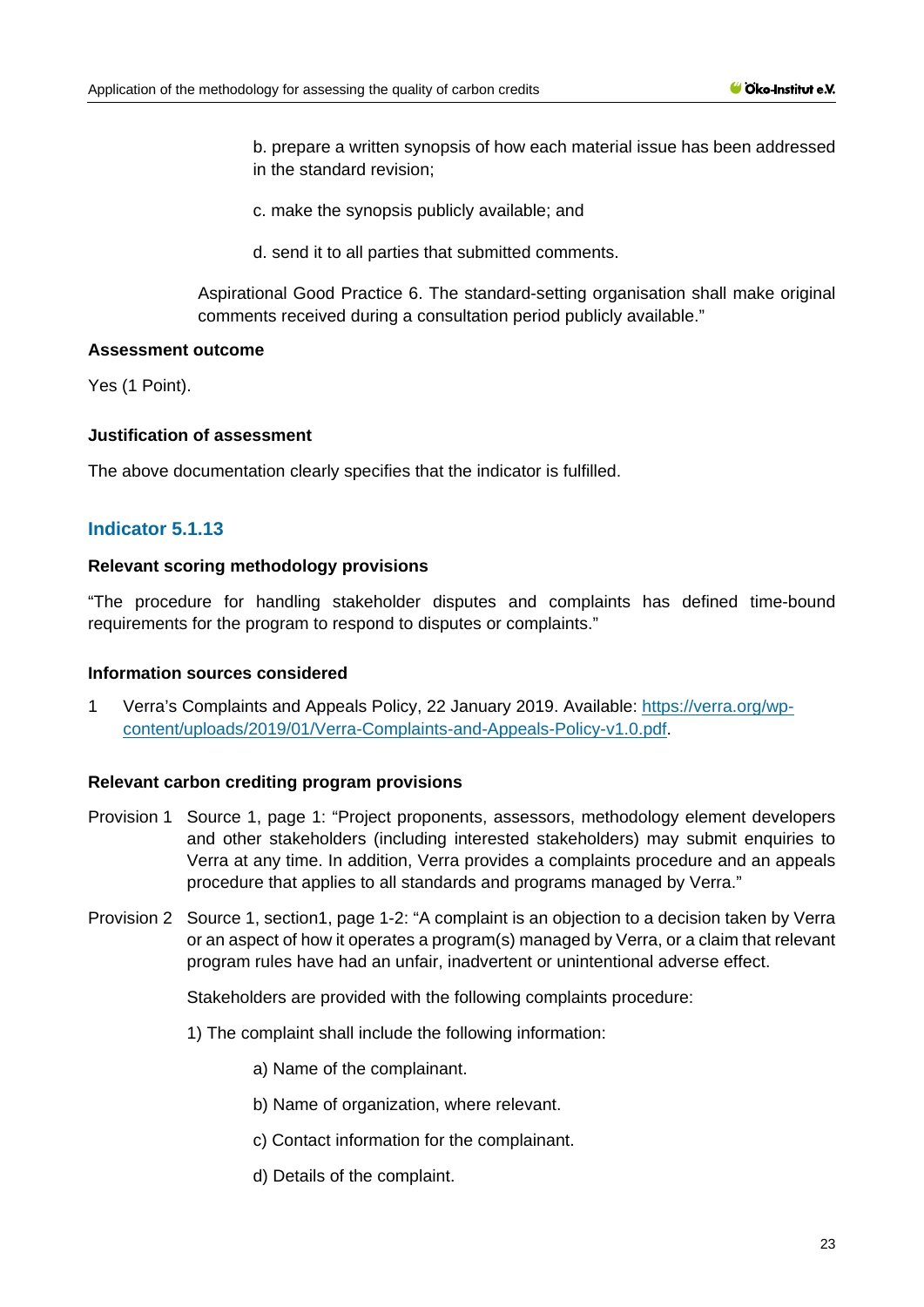e) Declaration of any conflict of interest in submitting the complaint.

2) The complaint shall be addressed to the appropriate program manager listed on the Verra website and emailed to secretariat@verra.org with the word complaint in the subject line. An email response is provided to the complainant from Verra acknowledging receipt of the complaint.

3) Verra appoints an appropriate person to handle the complaint, who will organize an analysis (involving external experts, as required) and determine any appropriate action required.

4) Verra prepares a written response and provides this to the complainant. The response to the complaint is brought to the attention of and approved by the Verra Chief Executive Officer (CEO).

5) All information submitted by the complainant with respect to the complaint is kept confidential by Verra.

Complaints by stakeholders about a project proponent or its partners shall be pursued with the respective entity. Similarly, complaints about entities (by the clients of such entities) that provide services under the relevant Verra program, such as assessors, shall be pursued via the respective entity. In either of the cases above, where the complaint is not resolved to the satisfaction of the complainant and the complaint is in relation to the respective entity's interpretation of the relevant program rules, the complainant may submit a complaint to Verra." (Verra Complaints and Appeals Policy, page 1-2).

Where a complaint, submitted as set out in Section 1 above, has not been resolved to the satisfaction of the complainant, complainants are provided with the following appeals procedure:

1) The appeal shall include the following information:

- a) Name of the appellant.
- b) Name of the organization, where relevant.
- c) Contact information for the appellant.
- d) Details of the appeal, including reference to the original complaint.

2) The appeal shall be addressed to the Verra CEO with the word appeal in the subject line. An email response is provided to the appellant from the CEO acknowledging receipt of the appeal.

3) The CEO presents the appeal to the Verra Board, which organizes an analysis, involving external experts (as required).

4) The Verra Board prepares a written response and the Verra CEO provides this to the appellant. The Verra Board's decision is final and binding.

5) All information submitted by the appellant with respect to the appeal is kept confidential by Verra and the Verra Board."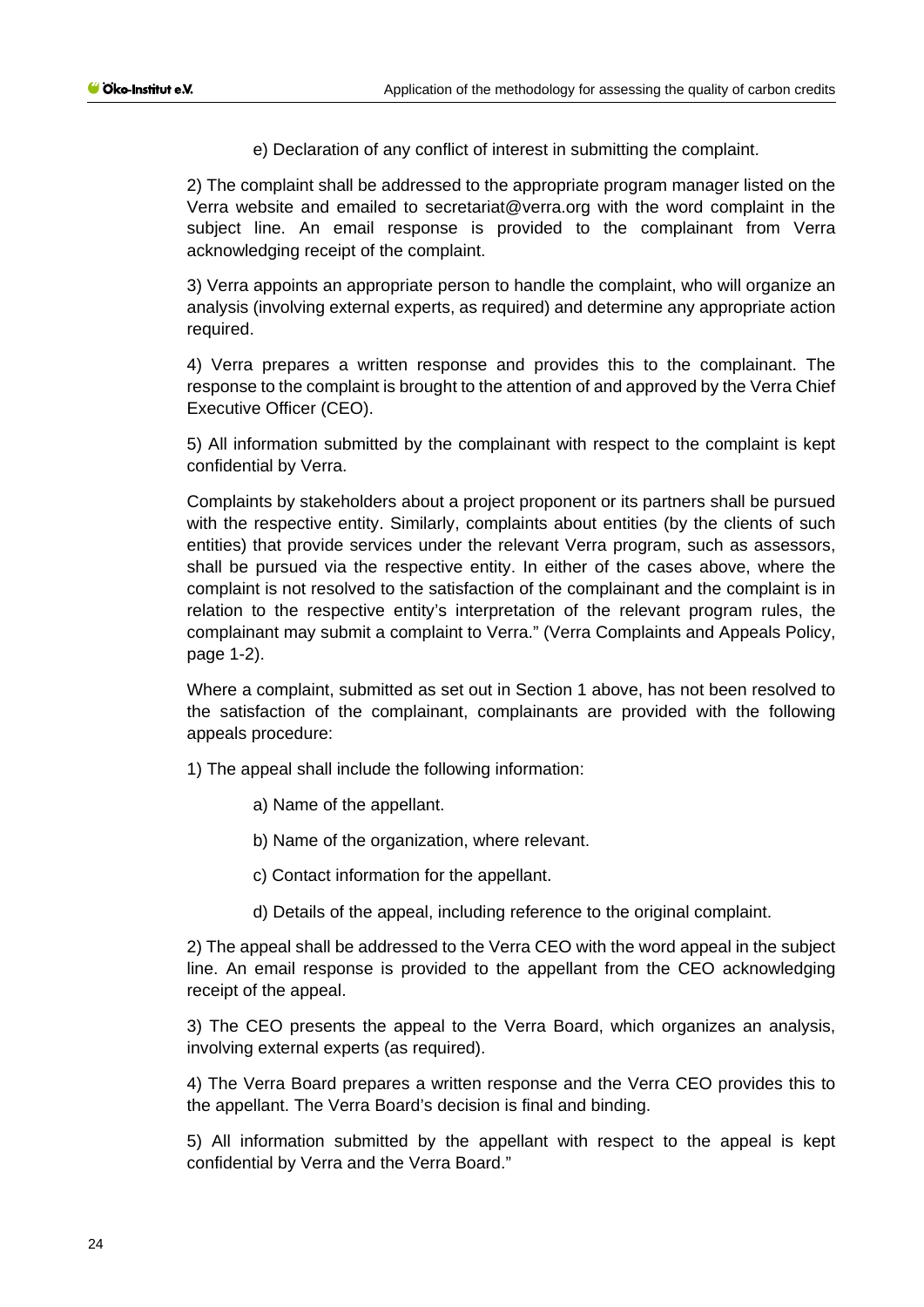### **Assessment outcome**

No (0 Points).

# **Justification of assessment**

The requirements for handling disputes and complaints are not time bound. Therefore, the indicator is not fulfilled.

# **Indicator 5.1.14**

### **Relevant scoring methodology provisions**

There is no evidence that the current program staff have ever engaged in fraud on behalf of the program or that key personnel have been convicted of fraud. Web searches or other publicly accessible information may inform this indicator.

### **Information sources considered**

Web searches did not reveal any relevant findings.

### **Assessment outcome**

Yes (1 Point).

# **Justification of assessment**

Web searches or other publicly accessible information have not revealed any fraudulent activity by the VCS program staff.

# **Indicator 5.1.15**

### **Relevant scoring methodology provisions**

The program has never been sanctioned by a regulator or other relevant authority for noncompliance with relevant laws and regulations, or for not complying with its own provisions. Web searches or other publicly accessible information may inform this indicator.

### **Information sources considered**

Web searches did not reveal any relevant findings.

### **Assessment outcome**

Yes (1 Point).